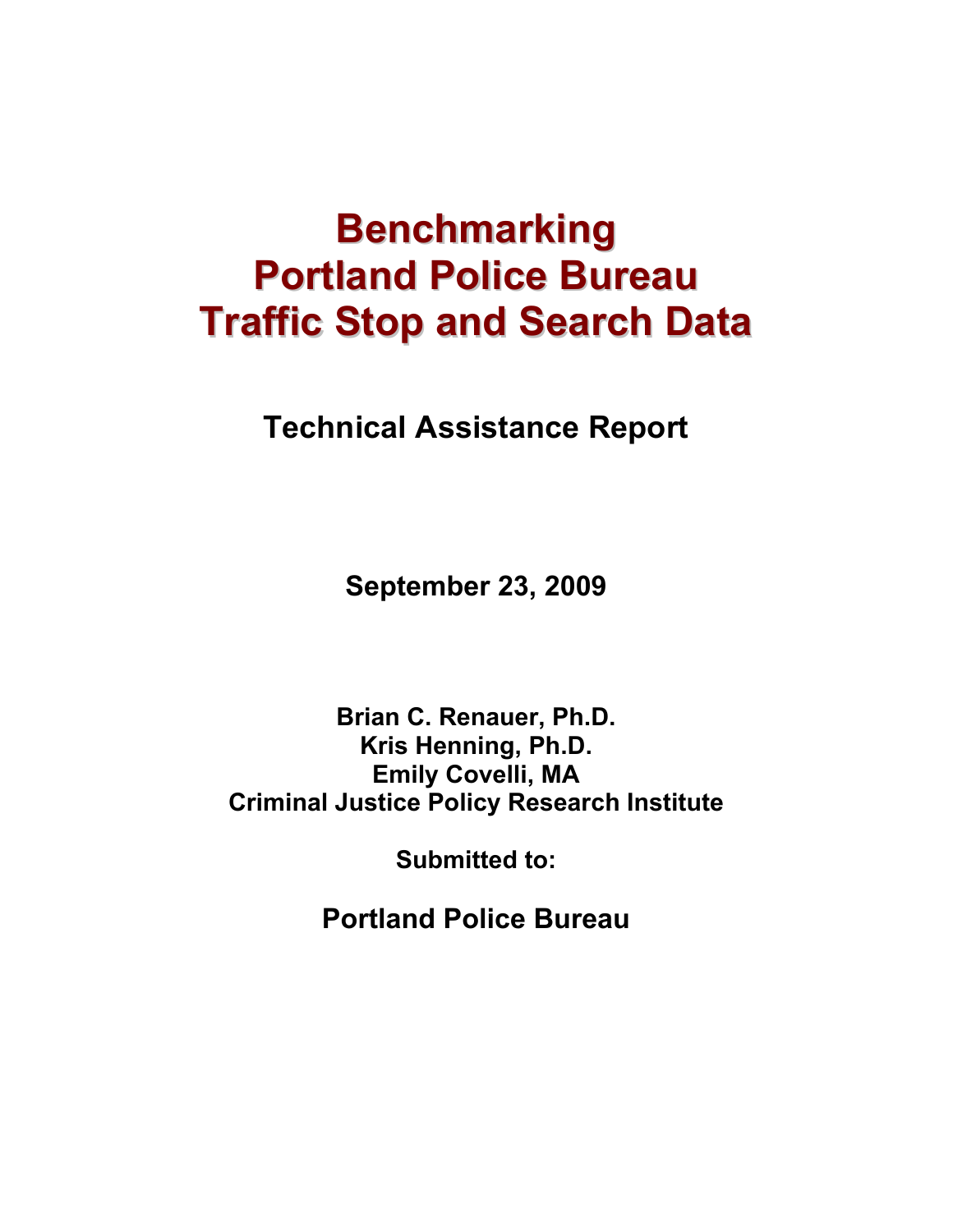# **EXECUTIVE SUMMARY**

National efforts to collect data on the racial/ethnic characteristics of drivers in police traffic stops has been promoted as an important tool for addressing public perceptions over the existence of biased policing. However, efforts to collect data have outpaced the development of best practices for accurately and objectively analyzing and interpreting trends in police traffic stops and searches. Over time national research experts have concluded that determining police bias through traffic stop data collection is complicated and clear answers are difficult to achieve, more so than both police and community members had originally anticipated (McDevitt, 2009).

The difficulty in assessing the presence of racial bias in traffic stops is developing a reasonable expected rate at which any racial/ethnic group would be stopped or searched after the stop (Schell, at al., 2007). This difficulty is known as the benchmarking problem. The Portland Police Bureau (PPB) has asked for technical assistance from Oregon's Law Enforcement Contacts Policy and Data Review Committee (LECC) through the services of the Criminal Justice Policy Research Institute at Portland State University to help the Bureau explore the benchmarking problem and offer suggestions regarding traffic stop data collection, data analysis, and policy.

The report contains three sections.

- $\triangleright$  An overview of the "benching marking problem".
- $\triangleright$  A review of different benchmarking options, including illustrations of benchmarks with PPB data if available, and the limitations of the different methods.
- $\triangleright$  Recommendations to PPB regarding future data collection, analysis, reporting, and policy.

The data used to illustrate some of the benchmarking approaches come from all stops recorded by the Portland Police Bureau (PPB) from 1/01/04 through 6/30/08. For some of the analyses additional data from the following sources was utilized: 1) 2000 and 2005 Portland Census demographics at the city (2005), precinct (2005), and neighborhood level (2000). 2) Total violent crimes 2002-2006 by neighborhood from the PPB website. 3) All citizen-initiated calls for police service and the neighborhood of origin for the call from 2004-2008.

# **Highlights of Key Recommendations, Findings, and Conclusions**

 $\checkmark$  The Bureau should ensure that there remains an easy link between the stop information data system and the CAD data system (i.e. a unique matching ID in both systems). The CAD data system provides critical contextual information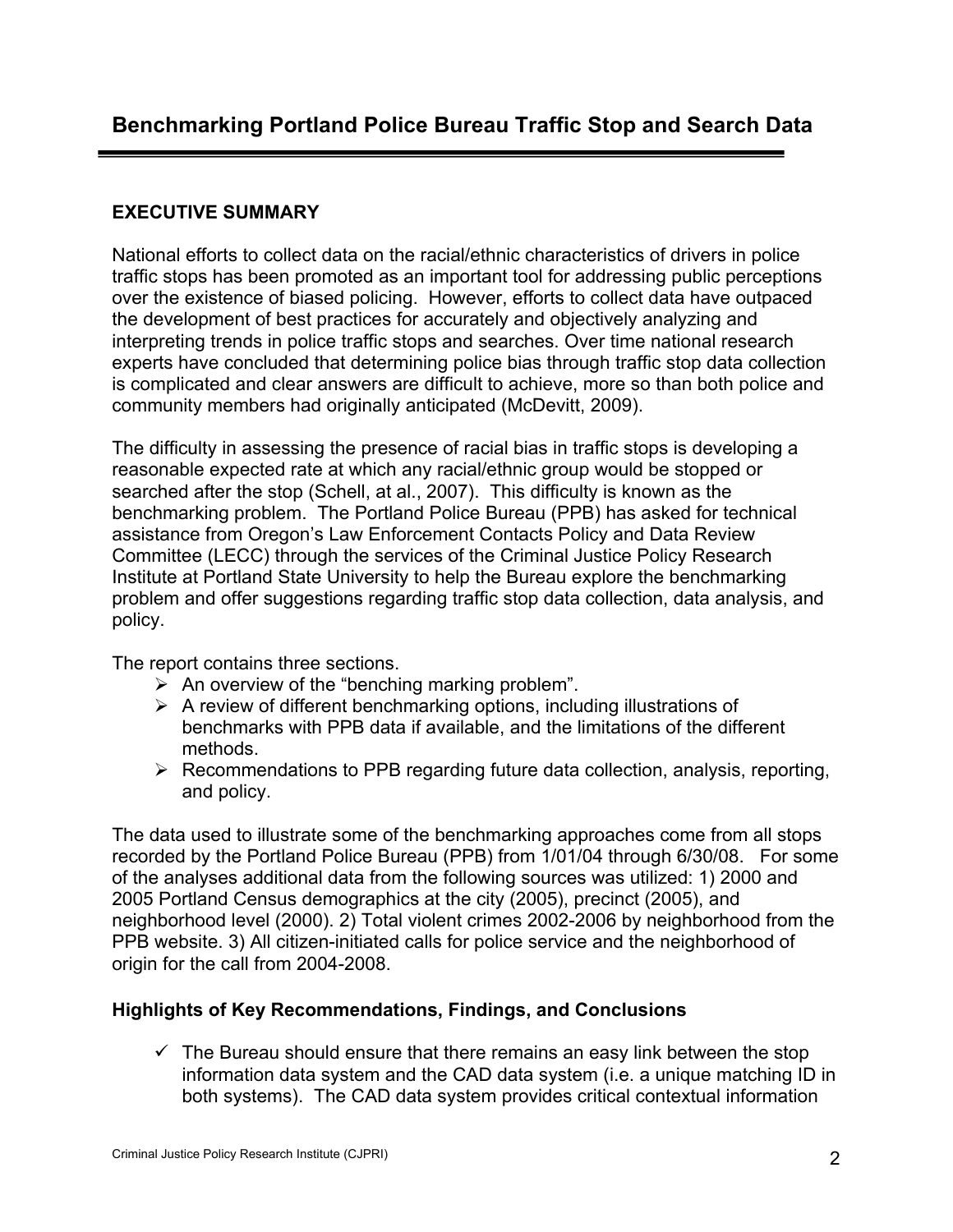about the stop that is needed to properly test alternative benchmark methods. Without the CAD data more accurate benchmarking and contextual information regarding the stop is lost.

- $\checkmark$  Key additional data points the bureau should consider collecting are the following:
	- $\circ$  More detailed information on the reason for the stop. In particular, the severity and type of traffic violation (Fridell, 2004). Being able to distinguish "pretext-type" stops should be a key goal.
	- o More detailed coding of discretionary searches including consent, plain view, probable cause, and weapon pat down.
	- o Number of passengers.
	- o Vehicle registration (in state vs. out of state)
	- o Driver residency (Portland resident, non-Portland resident)
- $\checkmark$  Census population benchmarking should not be the exclusive benchmark utilized. It can provide an important start to examining traffic stop data, but must be followed by additional benchmark methods that can address limitations regarding differential driving behavior and exposure to law enforcement.
- $\checkmark$  Since each benchmarking strategy has its own limitations looking at the issue of possible police bias in stops and searches from multiple analytic perspectives is critical.
- $\checkmark$  The results of analyses using preferred benchmarks like examining daytime versus nighttime stops, traffic unit versus regular patrol stops, and multivariate analysis of search decision-making reduces the likelihood that systemic bias is a contributing factor to stop or search disparities in the Portland Police Bureau. These benchmarking approaches should be continued in the future.
- $\checkmark$  Some of the disparity in traffic stops between African American and White motorists appears to be due to differential exposure to law enforcement. The analyses suggest that African American drivers are at greater risks for being stopped because they are more likely to reside in neighborhoods where crime and police activity is dramatically increased, thus weakening the likelihood that police bias is a contributing factor to stop or search disparities. The Bureau needs to continue to have an open dialogue with neighborhoods that receive more proactive police patrol in order to explain the motivations and intent behind their presence and illustrate the potential successes in preventing and controlling crime.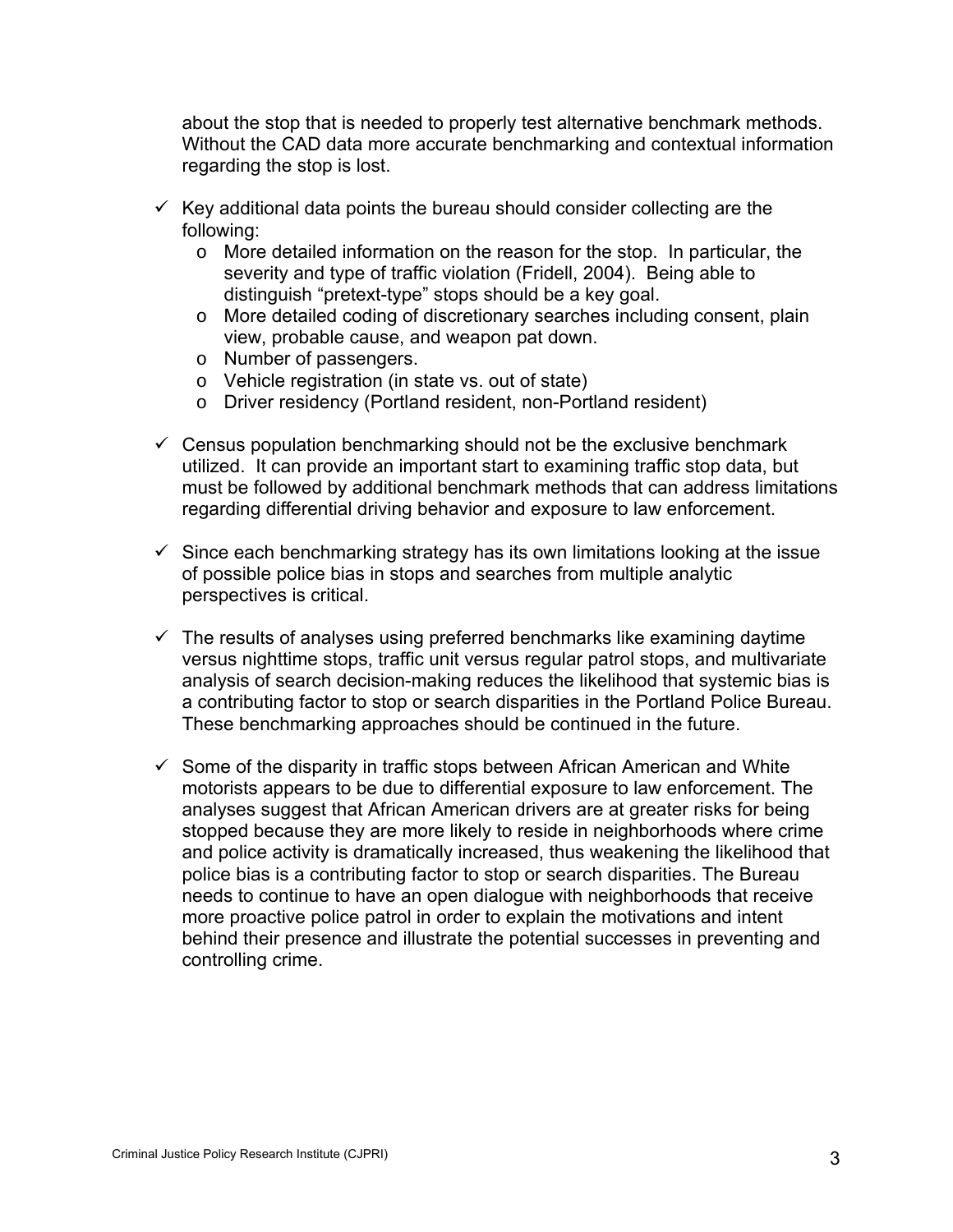# **INTRODUCTION**

The Portland Police Bureau (PPB) initiated traffic stop data collection in 2001. PPB has internally analyzed their traffic stop data and released statistical reports to the public through their website in 2002 (using 2001 traffic stops), 2005 (2004 traffic stops), 2006 (2005 traffic stops), 2007 (2006 traffic stops), and 2008 (2007 traffic stops). In addition, Dr. Brian Withrow on behalf of the Portland Police Association analyzed the 2006 traffic stop data and submitted a report to the Bureau. The Bureau's willingness to engage in long-term traffic stop data collection and conduct both internal and external analyses of their data should be acknowledged.

The Bureau has asked for technical assistance from Oregon's Law Enforcement Contacts Policy and Data Review Committee (LECC) through the services of the Criminal Justice Policy Research Institute at Portland State University to help the Bureau explore the following key issues: 1) Given the known problems with using population as a baseline to assess racial/ethnic disparities and potential bias in traffic stops, are there more valid approaches? 2) Going forward, what changes should the Bureau make to the collection, analysis, and reporting of traffic stop data?

This report addresses these issues in three sections. First, a review of what others have called the "benching marking problem" is undertaken. In order to judge whether patterns in traffic stop and search data imply the possibility of racial bias, any analysis requires some type of expected value or trend for comparison (i.e. benchmark) in order to assess if data trends are "normal" or "abnormal". Our review leads us to the conclusion that *the best benchmarking approach is to apply multiple benchmarks to assess potential police biases.* Given this conclusion, the second section provides a review of different benchmarking options. Even though we cannot illustrate each of these benchmark options with PPB data, because in some cases the data does not exist, we feel it is important to discuss these alternative approaches in order to properly weigh the best future direction for stop data collection and analysis. Our review of benchmark options details each approach, how it is done, what results from the benchmark with PPB data if available, and the limitations of the method. The third section offers recommendations to PPB regarding future data collection, analysis, reporting, and policy.

# **THE BENCHMARKING PROBLEM**

National efforts in traffic stop data collection to understand racial and ethnic disparities has outpaced quality research that can determine the most appropriate means for analyzing and interpreting trends in stops and searches. The difficulty in assessing the presence of racial bias in traffic stops is developing a reasonable expected rate at which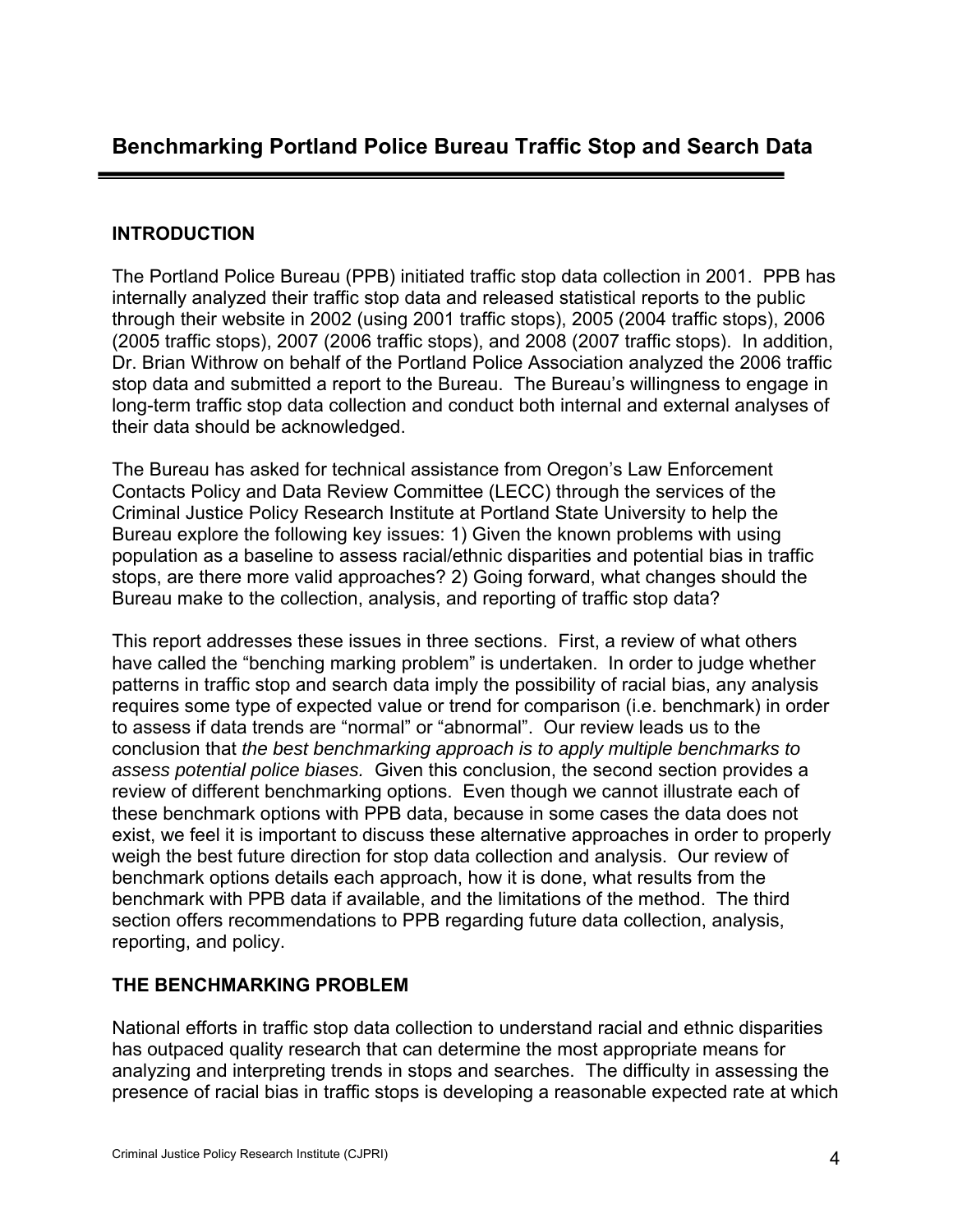<span id="page-4-0"></span>any racial/ethnic group would be stopped or searched after the stop (Schell, at al., 2007). This difficulty is known as the benchmarking problem. The basic benchmarking hypothesis starts with determining whether a racial/ethnic group is stopped or searched more often than what is the "expected rate". If there is disparity from the expected rate some form of police bias may be responsible. Police bias refers to minority drivers being stopped or searched more often because officers are actively seeking minority drivers for stops and searches, or when observing a traffic infraction more likely to stop the vehicle if the driver is black (Schell et al., 2007).<sup>[1](#page-4-0)</sup> The ideal benchmarking approach would be utilized over time to examine progress towards the expected rate. Such simple logic; however, has a number of limitations. Determining an appropriate expected rate is complex because there may be legitimate reasons for a racial/ethnic group to differ from any expected rate.

There are three important factors that must be considered when evaluating the utility of any benchmarking strategy in determining the possibility of biased policing. The extent to which alternative factors or explanations of disparity can be proven reduces the likelihood that police bias is a contributing factor to stop or search disparities. First, a quality benchmark approach should be able to rule out that driving behavior might vary by race/ethnicity (Schell, at al., 2007). Minority drivers may be stopped more often because they may be more likely to commit some kind of traffic infraction. This may include expired license plates, speeding, or mechanical violations. Some studies have shown differences by race in speeding (Lange, Blackmi, and Johnson, 2002) and seatbelt use (Hallmark, Mueller, and Veneziano, 2004). Others have shown that almost all drivers have some vehicle code violation while driving (Lamberth, 2003). There could also be important after-stop behavioral cues that vary by race/ethnicity that increase search likelihood. For example, if minority drivers are more likely than white drivers to be stopped for serious traffic infractions, act antagonistic or hostile, be stopped at night, or drive with passengers their traffic stops are more likely to be viewed with suspicion leading to searches.

Second, a benchmark approach should be able to rule out whether exposure to law enforcement might vary by race (Schell, at al., 2007). Minority drivers may be stopped more often because they are more likely to be exposed to law enforcement. They may drive more often or, more likely, in regions with greater police presence, so that any infraction they make would be more likely to be noticed. Neighborhood variation in crime and calls for service may be used as justification for more proactive crime interdiction and search strategies to find drugs and guns when probable cause is present. Neighborhood crime trends may increase overall suspicion among officers working those areas. If minority stops and driving population is centered in higher crime and calls for service neighborhoods it could increase the likelihood of minority search experiences.

 1 This definition of biased policing comes from Schell et al. (2007, p. 26). An alternative definition and preferred definition is offered by Fridell, Diamond, & Kubu (2001, p. 5), "Racially biased policing occurs when law enforcement inappropriately considers race or ethnicity in deciding with whom and how to intervene in an enforcement capacity."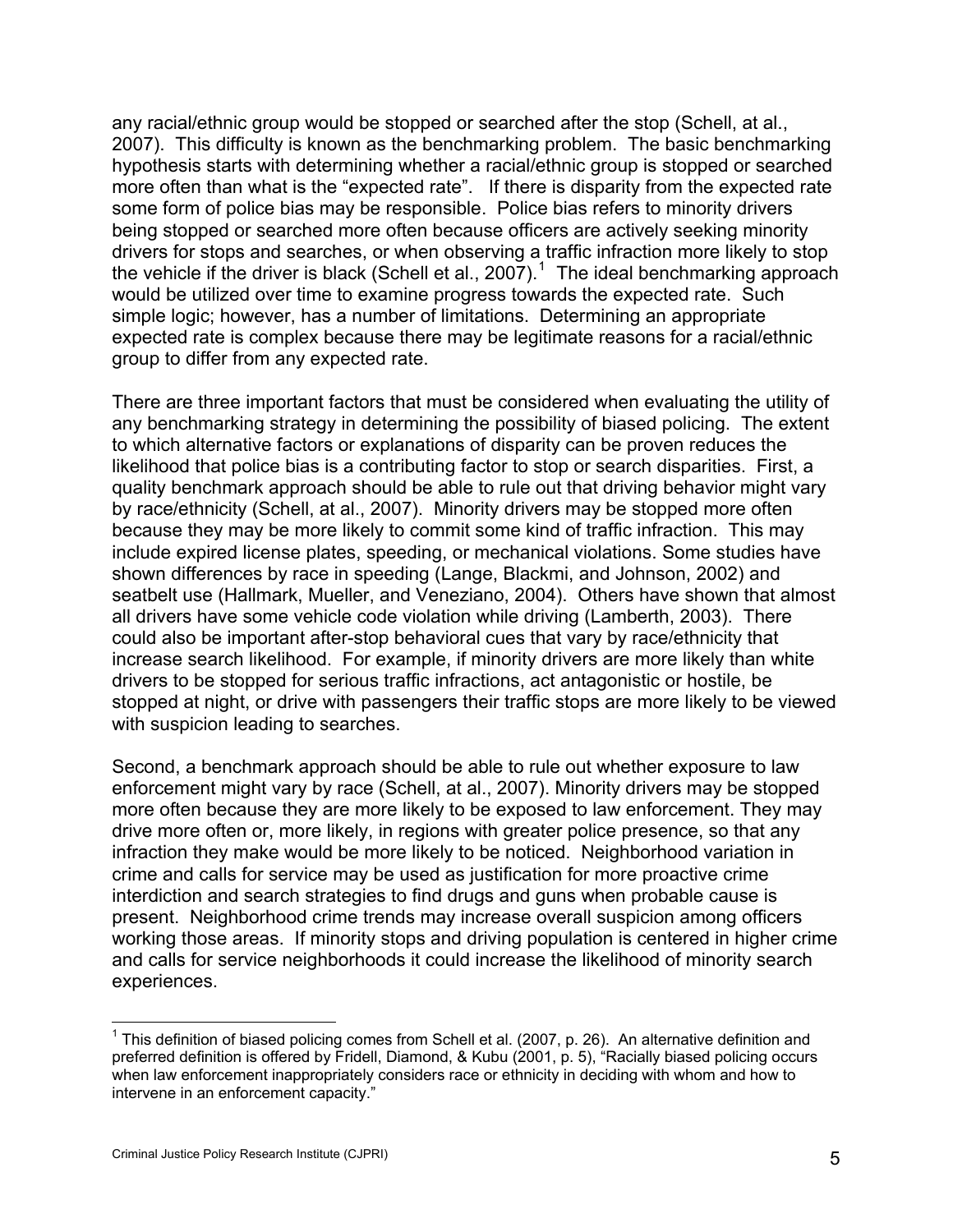Third, a quality benchmarking strategy should be able to rule out whether disparity is the product of large numbers of officers who stop and search minorities at much higher rates than the norm or whether a few officers exhibit extraordinary stop and search rates of minorities. This approach is called an internal benchmarking strategy. An internal benchmarking strategy is important to consider because examinations of aggregate stop and search data may in fact be the product of both over-enforcement of minority persons and also under-enforcement, known as "de-policing". The effects of over-enforcement and de-policing by some officers may cancel each other out and create department-wide statistics that look normal, but the biases of some individual officers would be hidden.

In sum, *the best benchmarking strategy is to apply multiple benchmarking approaches* as recommended by Lovrich et al.'s (2007) examination of Washington State Trooper data and Schell et al.'s (2007) examination of the Cincinnati PD data. Since each benchmarking strategy has its own limitations looking at the issue of possible police bias in stops and searches from multiple analytic perspectives is critical. Choosing benchmarking approaches that consider or have the capacity to rule out other possible explanations of disparity is also necessary.

The remainder of this report provides a review of different benchmarking strategies being utilized in analysis of traffic and search data. The methodology of each strategy is described, an illustration of the approach with PPB data is presented (if data is available), and the limitations of each approach are noted. We recommend that the PPB apply multiple benchmarking strategies in the future and ensure their data collection system is able to accurately provide the proper data for each approach.

# **DATA SOURCES**

The data used to illustrate some of the benchmarking approaches come from all stops recorded by the Portland Police Bureau (PPB) from 1/01/04 through 6/30/08. These stops were linked with BOEC CAD data which provides additional information on the context of the stop (e.g. time, location, patrol unit). The analysis for this report includes only traffic stops which comprise 81% of all stops recorded by PPB (N = 361,389). An additional 39,157 stops (10.8%) are excluded from the analysis because they were noncompliant. More detailed analyses of searches and stops made only by regular patrol units reduced the total stops analyzed further for those distinct analyses. For some of the analyses additional data from the following sources was utilized: 1) 2000 and 2005 Portland Census demographics at the city (2005), precinct (2005), and neighborhood level (2000). 2) Total violent crimes 2002-2006 by neighborhood from the PPB website. 3) All citizen-initiated calls for police service and the neighborhood of origin for the call from 2004-2008.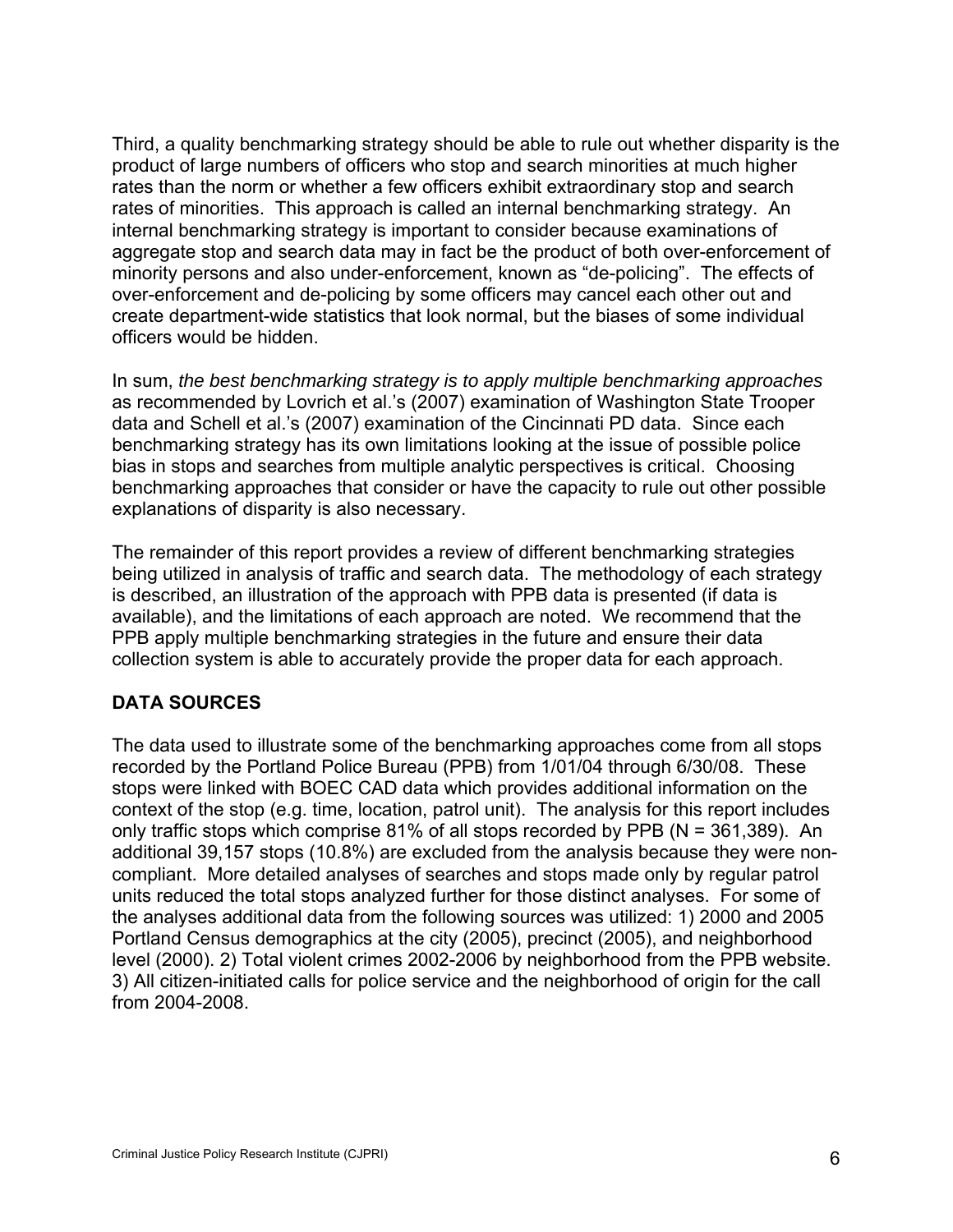#### **BENCHMARKING STRATEGIES**

#### *Benchmarking Option # 1: Census Population Comparisons*

*Description and Expected Rate:* The most common and controversial of benchmarking strategies, because of its many limitations, is census population benchmarking. Census population benchmarking is common because it entails the most readily available data. However, the basic census comparison analysis cannot rule out stop rate differences due to racial/ethnic differences in driving behavior and differential exposure to law enforcement. Schell et al. (2007, p. 26) in their examination of the Cincinnati Police Department's stop data note that race/ethnic differences in stops compared to their population percentage, "say little, if anything, about unequal treatment." Despite its limitations, census population benchmarking can be a good start to looking at stop data, but should not be used as an exclusive benchmark. For example, recent evaluations of Cincinnati PD and Washington State Troopers begin their analysis by briefly reviewing the census comparison data, but the bulk of these evaluations focus on more rigorous or improved benchmarking approaches. The logic of census population benchmarking is that all racial and ethnic groups are expected be stopped at rates equal to their percentage in the population. In other words, if African Americans comprise 6% of the population, they should comprise 6% of all traffic stops. Disparity occurs when the racial/ethnic proportion of stops exceeds their population percentage. If population disparity exists, determining whether it is large or small is the next important step. Lovrich, et al. (2007, p. 5) adopt a criterion used in several other studies promoted by McMahon, et al. (2002) that differences are not substantively significant as long as the percentage of those contacted in any particular racial group is not more than five percentage points greater than the percentage of the group in the benchmark comparison.

*Methodology:* Census data is used to determine racial/ethnic proportions of the population you want to examine. Analysts agree that the census population should be as close to the "driving age" population or those who are more at risk for being stopped because they can drive. Population aged 16 and older by race/ethnicity is the common standard baseline. The next step entails comparing the population aged 16 and older to the proportion of traffic stops broken out by race to assess the degree to which the racial/ethnic proportions are over or under the benchmark. Different statistics are also used to examine racial/ethnic comparisons:  $a)$  absolute difference = difference between stop % and population %, b) relative difference = stop % - population %/population %  $\times$ 100, c) stop rate per 1,000 = the likelihood of being pulled over for that race d) white rate ratio = the difference between the likelihood of whites being pulled over per 1000 compared to each race.

*PPB Illustration:* Table 1 in Appendix A shows an analysis of PPB traffic stop data using a census population comparison. The data indicate African American and Hispanic motorists are more likely to be stopped compared to White motorists when using their proportion of the population aged 16 and older as a comparator. African American drivers are the only racial/ethnic grouping that reaches the 5% over expected criterion in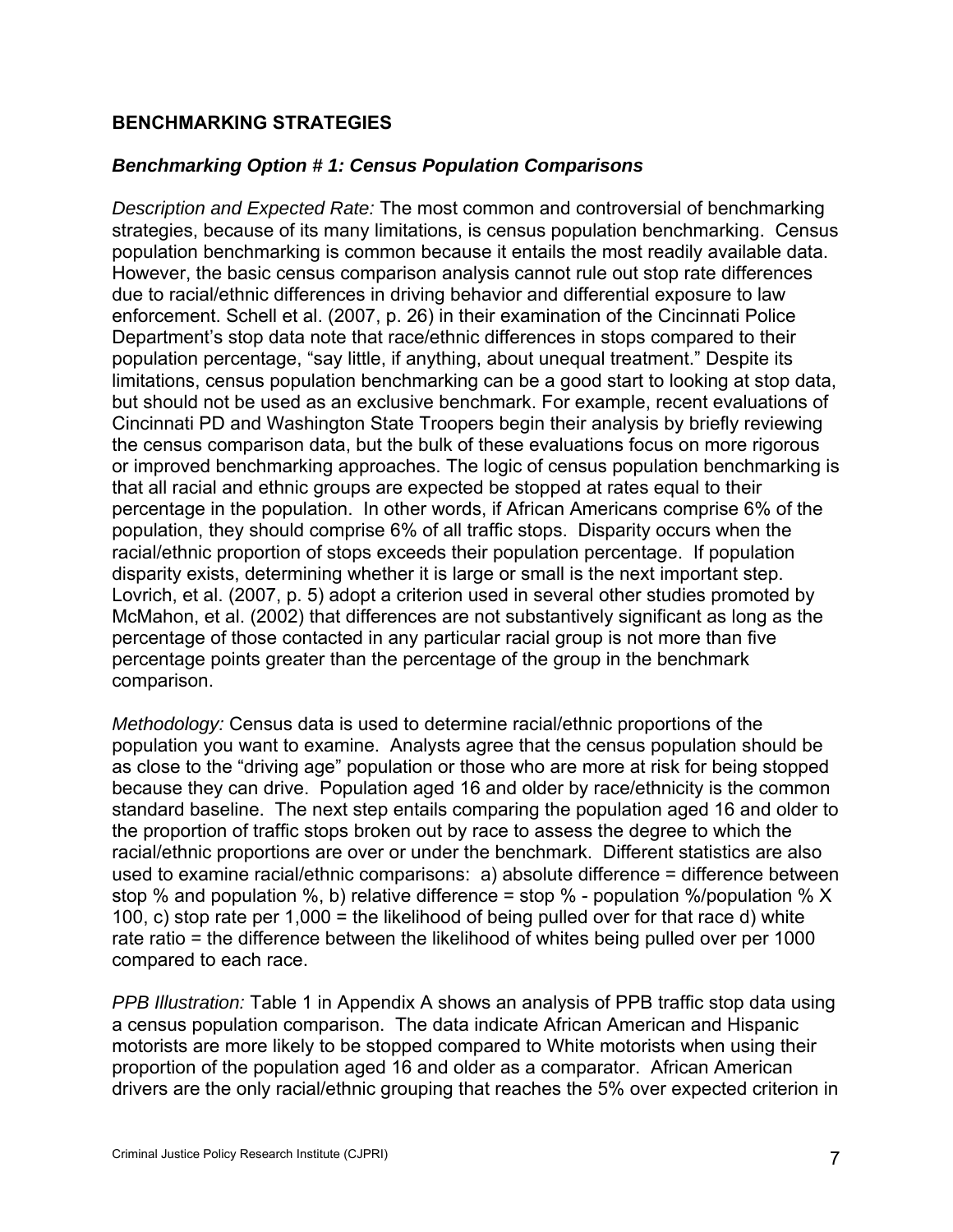Portland (Lovrich et al., 2007). African American drivers comprise 14.6% of traffic stops and 6% of the population aged 16 and older. Hispanic drivers comprise 9.4% of traffic stops and 7.6% of the population aged 16 and older. Asian drivers comprise 4.4% of traffic stops and 5.7% of the population aged 16 and older. Native American drivers comprise 0.3% of traffic stops and 1.1% of the population aged 16 and older. Recall that census benchmarking has the most limitations of any benchmarking method and should not be used as the only benchmarking approach.

#### *Limitations:*

- May not be a good indicator of driving prevalence/frequency by race/ethnicity and cannot rule out differences in traffic law violations by race/ethnicity.
- Unable to rule out differential exposure to law enforcement as a source of disparity.
- Unable to assess internal differences in individual officer's rates of making stops.
- Usually cannot control for out of town drivers traveling through city and being stopped.
- Racial/ethnic distributions within a city may change rapidly over time and not be properly reflected in decennial census data. A disparity index can also be misleadingly high when a minority group is in low proportions in the stop and population benchmark.

#### *Benchmarking Option # 2: Daytime versus Nighttime Stops*

*Description and Expected Rate:* It is generally accepted that the ability of officers to see the race/ethnicity of drivers and passengers is diminished in the nighttime, thus it would be difficult to make traffic stops at night based exclusively on the race/ethnicity of the driver (Grogger & Ridgeway, 2006). Analysts like Grogger and Ridgeway (2006) recommend exploring changes in the racial/ethnic proportions of traffic stops during the day versus nighttime to assess bias. If bias is absent from stop decision-making, we expect the percentage of African American drivers among drivers stopped during daylight to be equal or less than the percentage of African American drivers among those stopped in darkness (Schell et al., 2007, p. 22). When this benchmark is tracked over time significant increases in daylight stops of minorities would be a signal for further investigation and potential concern.

If a greater proportion of minority driver stops occur at night it may be an indication that racial/ethnic disparities in traffic stops are more related to differences in patrol practices and deployment strategies than conscious or unconscious biases. For example, officers' suspicion and proactive enforcement may be heightened at night, particularly if patrol is intensified in communities with higher crime and calls for service that tend to peak in the evening shifts. Neighborhoods where police patrol is intensified in the evenings may be areas with a higher proportion of racial/ethnic groups living or traveling through. Alternatively, it is possible there are important differences in daytime and evening driving patterns and locations across race/ethnicity that may place some groups of drivers at more risk for being stopped. Grogger and Ridgeway (2006)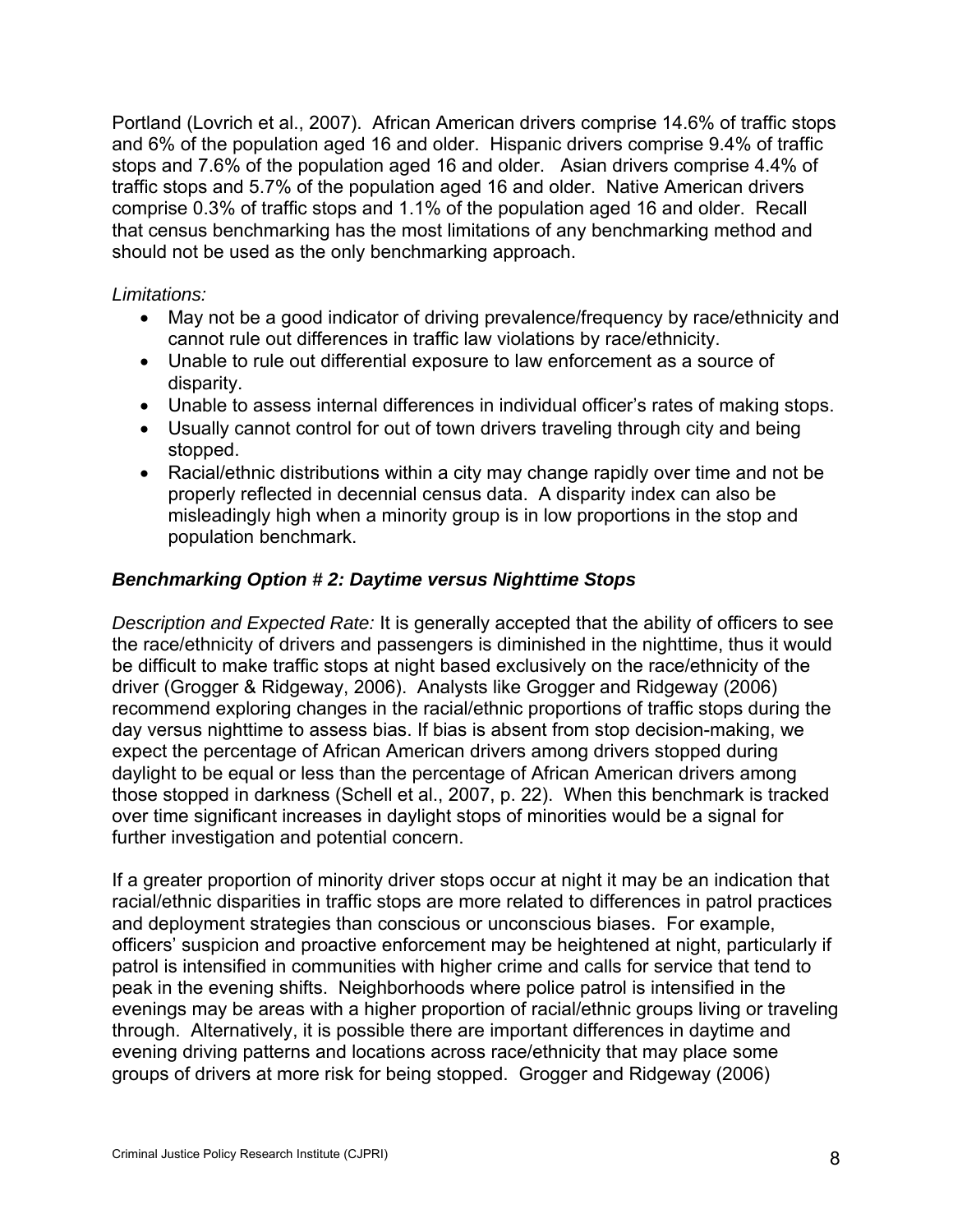contend that an intertwilight analysis during the 30 days surrounding daylight savings addresses these concerns.

*Methodology*: Data collection must include the date and time of the stop. Time and day information for each stop can then be matched to records for the daily sunrise and sunset times provided by the U.S. Navy Observatory for your locale of interest ([http://www.usno.navy.mil/USNO/astronomical-applications/data-services/rs-one-year](http://www.usno.navy.mil/USNO/astronomical-applications/data-services/rs-one-year-us)[us\)](http://www.usno.navy.mil/USNO/astronomical-applications/data-services/rs-one-year-us). The percentage of stops that occurred at nighttime by race/ethnicity is then compared to the percentage of stops by race/ethnicity that occurred in the daytime. Grogger and Ridgeway (2006) advocate a much more complex approach to this analysis that has been applied in the Schell, at al. (2007) analysis of Cincinnati PD stops. Their approach utilizes a very small percentage of stops that occur within the 30 days before and after daylight savings switches in the fall and spring and during what they call the "intertwilight" hours of 5:50pm to 7:39pm. They propose this method holds constant differential exposure to law enforcement and differential driving behaviors; the only difference before and after daylight savings during the twilight timeframe is whether it is light or dark out. If the proportion of racial/ethnic minority stops is greater when it is daylight this may be an indication of racial bias.

*PPB Illustration:* Table 2 in Appendix A shows an analysis of daytime compared to nighttime Portland Police traffic stops from 2004 to 2008. All racial/ethnic groups show close to a 50% increase in traffic stops at night (i.e. the sun has set). Between 2004 and 2008 there were 77,455 more traffic stops conducted at night than daytime; or 15,491 more per year. The proportion of traffic stops involving African American drivers increases in the nighttime hours from 10.3% of all traffic stops to 17.2%, this trend weakens the argument that there is department-wide police bias in making stops. The proportion of traffic stops that involve Hispanic drivers remains the same during the day and night, but Hispanic stops do increase in the nighttime. This result also weakens the argument of systemic department biases. The proportion of traffic stops involving White drivers decreases at night, but the overall number of stops increases at night too.

Since it is difficult to determine the race/ethnicity of a driver at nighttime, these findings lessen the probability that racial/ethnic differences in Portland traffic stops are related to conscious or unconscious biases. The increase in traffic stops at night, particularly for African American drivers, appears to be the result of intensified patrol and deployment strategies. These strategies are likely focused in certain locations where African Americans are more likely to reside or drive through during evening hours placing them at more risk for being stopped.

#### *Limitations:*

- Unable to rule out differential exposure to law enforcement as a source of bias.
- Unable to assess internal differences in individual officer's rates of making stops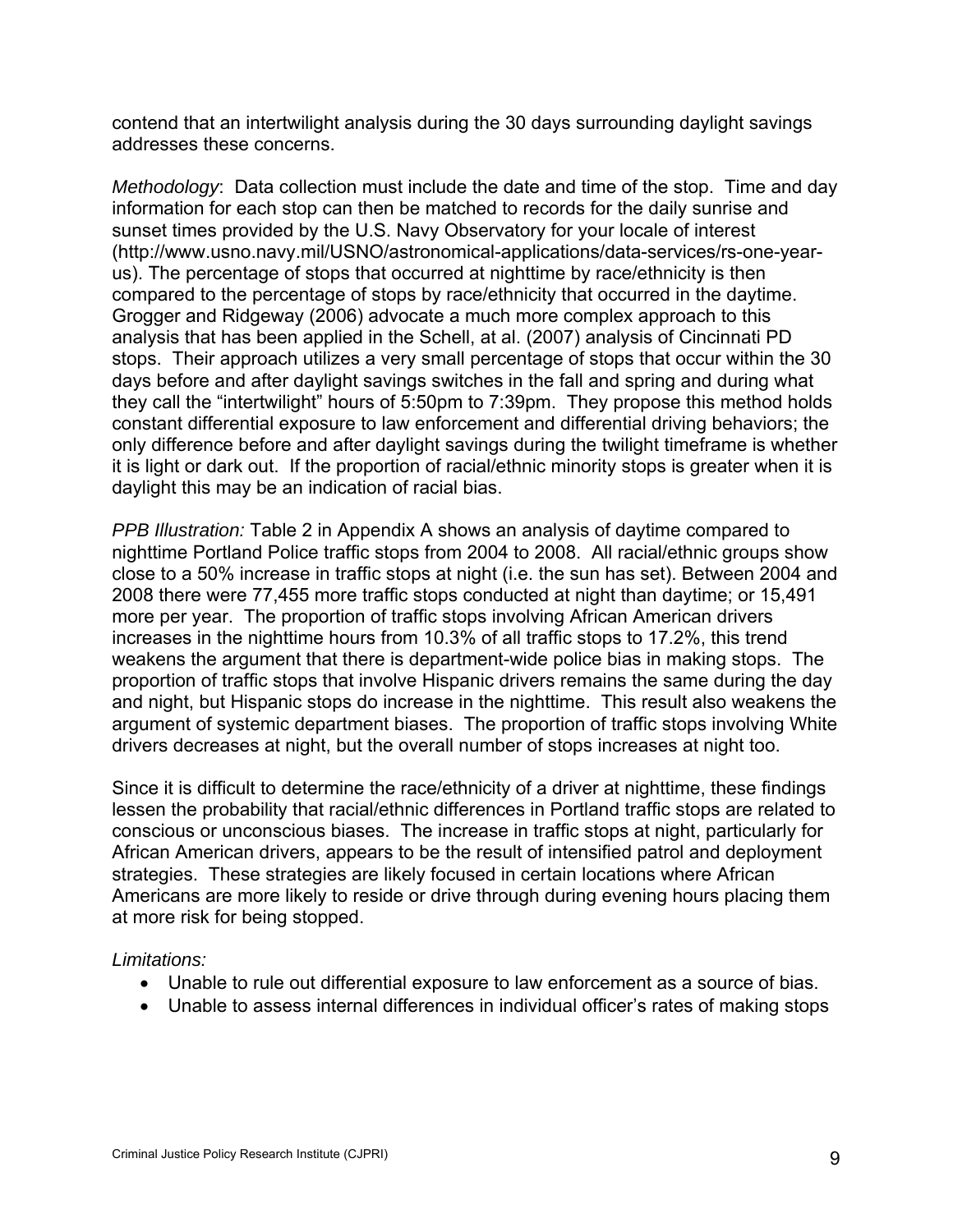#### *Benchmarking Option # 3: Traffic Unit Stops versus Regular Patrol Stops*

*Description and Expected Rate:* The examination of stops by the traffic unit provides an alternative benchmark or "blind" type of benchmark similar to the examination of nighttime stops. For example, Lovrich et al. (2007) examine the racial/ethnic proportions of drivers who have been contacted as a result of being identified as speeding via radar to see if the proportions are similar to all other stops. They note this particular benchmark, "constitutes a measure of *both* driving quantity and driving quality, and has the important additional advantage of being a "blind" count – that is to say, WSP Troopers operating radar units seldom if ever can determine the race of motorists identified as speeders by this traffic safety enforcement technique (Lovrich et al, 2007, p. 9)."

It is common for traffic units to be relieved of 911 responsibilities to focus on traffic infractions by setting up radar or other traffic check-points. We expect that the racial/ethnic proportions of drivers stopped by traffic units are a more accurate measure of driving frequency and violations of traffic laws across race/ethnicity because traffic units use techniques that are less susceptible to any biases (e.g. radar enforcement). If the proportion of persons stopped by regular patrol units is similar to the proportion stopped by traffic units (i.e. a 5% difference criterion) then evidence of biased enforcement by the regular patrol units is weak. One concern with this baseline approach is that it is more commonly used in studies of highway patrol, which is primarily traffic enforcement focused. Comparing traffic units to regular patrol units in a large urban city may be like comparing apples and oranges. Regular patrol units are more likely to use patrol strategies that rely on traffic stops for criminal interdiction purposes (i.e. pretext stops). Neighborhood deployment patterns of regular patrol units are likely influenced by crime and calls for service concentrations rather than accident locations and high traffic intersections. If the racial/ethnic proportions of traffic unit stops differ from regular patrol unit stops it seems more logical that these differences are the result of intensified regular patrol, particularly at night, in community areas with higher crime, disorder, and calls for service.

*Methodology:* To do this analysis requires traffic stop data that makes a distinction between stops made by traffic units compared to regular patrol or data that is able to discern speeding stops made with a radar from all other stops. We were able to accomplish this benchmarking approach with the PPB data because we could match traffic stops with the full CAD data which lists unit type involved in the stop. The percentage of stops made by race/ethnicity for the traffic unit is compared to the percentage of stops by race/ethnicity for the regular patrol units.

*PPB Illustration*: Table 3 in Appendix A shows an analysis of Portland Police traffic unit stops compared to regular patrol unit stops from 2004 to 2008. The traffic unit accounts for 16% of all traffic stops in Portland. African American drivers are the only racial/ethnic group to have a proportion of regular patrol stops that is over 5% greater than their proportion of traffic unit stops. African Americans comprise 16.3% of regular patrol stops and 6.4% of traffic unit stops. Hispanic drivers comprise 10.1% of regular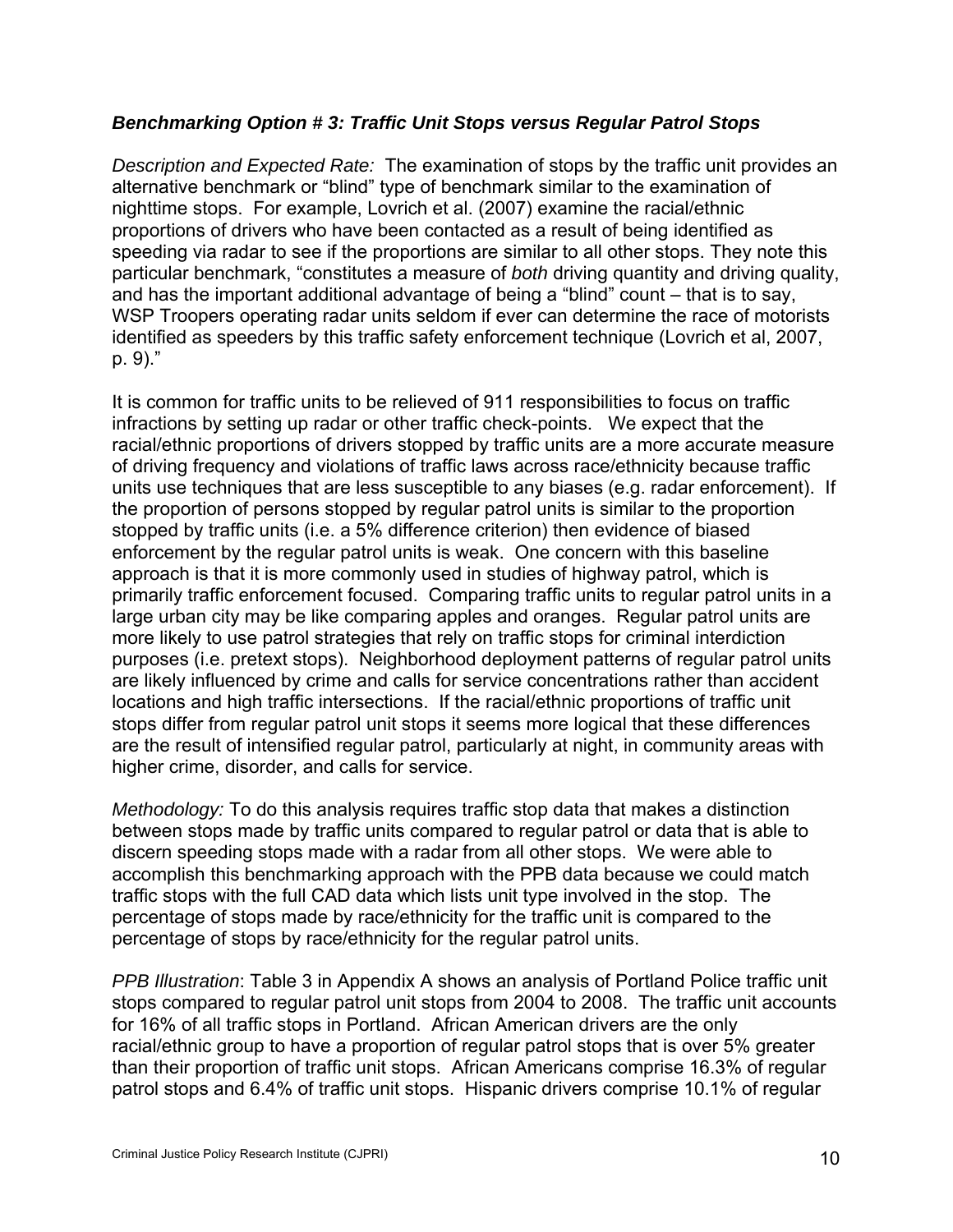patrol stops and 5.4% of traffic unit stops; close to the 5% criterion. The percentage of stops by race/ethnicity for the traffic unit is very similar to population percentages for race/ethnicity. This may be an indication that there is little differential driving behavior across race/ethnicity. In other words, drivers of all races and ethnicities seem to be equally likely to break traffic laws. Studies have shown that almost all drivers have some vehicle code violation while driving (Lamberth, 2003). An additional analysis not presented in this report examined only speeding stops made by the traffic unit using radar and found a similar racial/ethnic breakdown of stops as the analysis of all traffic unit stops.

The fact that regular patrol units are more likely to stop African American drivers compared to the traffic unit does not provide good evidence that regular patrol officers are more susceptible to conscious or unconscious biases than traffic patrol. It doesn't make sense that bias would be present in one unit but not another, particularly since personnel from the two units are likely changing over time. The traffic unit analysis is not able to rule out whether African American drivers experience greater exposure to regular patrol units based on where and when they're more likely to be driving. The racial/ethnic differences between traffic and regular patrol units are likely based on more proactive stops (e.g. pre-text stops) and a focus on crime control by regular patrol units in the most criminally active neighborhoods. The next analysis under Benchmarking Option # 4 illustrates that stops of African Americans are clustered in a quarter of the city's neighborhoods where over half of the citizen-calls for service, violent crime, and traffic stops originate and where most African Americans live.

#### *Limitations:*

- If regular patrol stops are higher, the analysis is unable to rule out differential exposure to law enforcement as a source of disparity.
- The logic behind this benchmark may be more suitable for highway traffic enforcement as opposed to analysis for a large city.
- Unable to assess internal differences in individual officer's rates of making stops
- Usually cannot control for out of town drivers traveling through city and being stopped.

#### *Benchmarking Option # 4: Testing for differential police exposure*

*Description and Expected Rate:* The next benchmarking option does not fit neatly into a benchmarking approach because it is difficult to determine what an expected rate should be. However, testing for differential police exposure addresses an important limitation to population-based benchmarking and provides important contextual information to citywide stop patterns. Recall that the best benchmark approaches should be able to rule out whether exposure to law enforcement might vary by race (Schell, et al., 2007). Minority drivers may be stopped or searched more often because they are more likely to be exposed to law enforcement. They may drive more often or, more likely, in regions with greater police presence, so that any infraction they make would be more likely to be noticed. Our approach to examining differential exposure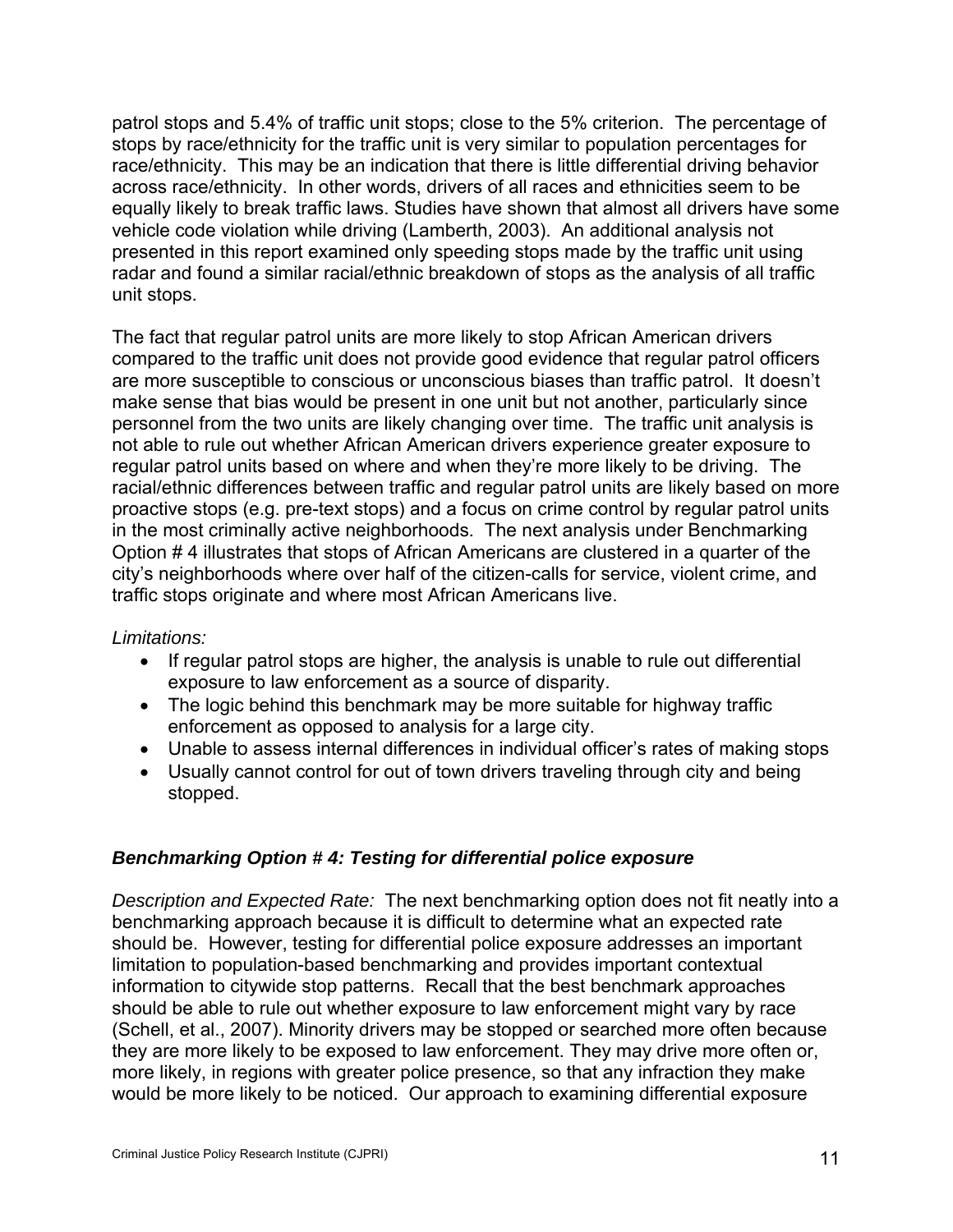requires an assessment of whether the locations (i.e. neighborhoods) where minority residents reside and concentrations of minority stops are also neighborhoods that experience the highest numbers of citizen calls for police service and violent crimes. If this threshold is met, the argument that minority populations experience differential exposure to law enforcement is strengthened and evidence that police bias is a contributing factor to stop or search disparities is weakened. Neighborhoods that experience the highest citizen calls for police service and violent crime are likely to attract the most police presence and proactive enforcement tactics, including pretext stops, to address crime, drugs, guns, and violence. If minority populations are concentrated in these areas they are at greater risk for being stopped and searched.

*Methodology:* There is no established methodology for examining differential exposure to our knowledge. Our approach begins by using a population-based benchmarking approach to identify minority groups that are stopped 5% more than their present makeup of the population. We only used stops made by the regular patrol units because traffic patrol did not exhibit strong racial/ethnic variation. Population and stop data broken out by geographic areas for the racial group of interest must be available. Stop data is then mapped to smaller geographic units of analysis like police beats, neighborhoods, census tracts, or blocks. Data on citizen-initiated calls for service and violent crime, which draw police activity and proactive enforcement strategies, must be available and measured at the same unit of analysis as the stops (i.e. neighborhood, beat, census tract). To determine differential exposure rank the geographic units of analysis by numbers of calls for service and then by violent crimes and average the rankings. Then split the geographic units into quartiles representing: 1) very high calls & violence, 2) high calls & violence, 3) moderate calls & violence, and 4) low calls & violence. Examine the percentage of calls for service, violent crime, minority population %, and % of minority stops that occur in the very high calls and violence neighborhoods. If over 50% of the minority population reside in the highest quartile of calls for service and violent neighborhoods and over 50% of the minority stops occur in those neighborhoods the threshold for differential law enforcement exposure is reached.

*PPB Illustration:* Table 4 in Appendix A provides evidence that African American drivers are likely to experience greater exposure to law enforcement in Portland, thus increasing their risks for being stopped and searched. This greater exposure may provide some explanation for why African American drivers have higher stop and search rates than White drivers in Portland. The analyses focus on African American drivers because they exhibit the largest difference in the frequency of stopped drivers compared to their population.

Analysis of the geographic locations of African American population and traffic stops in Portland's 94 neighborhoods are illustrated in Table 4 of Appendix A. The data trends reveal the following:

1. 55% of the African American population in Portland resides in the very highest citizen calls for police service and violent crime neighborhoods (n = 24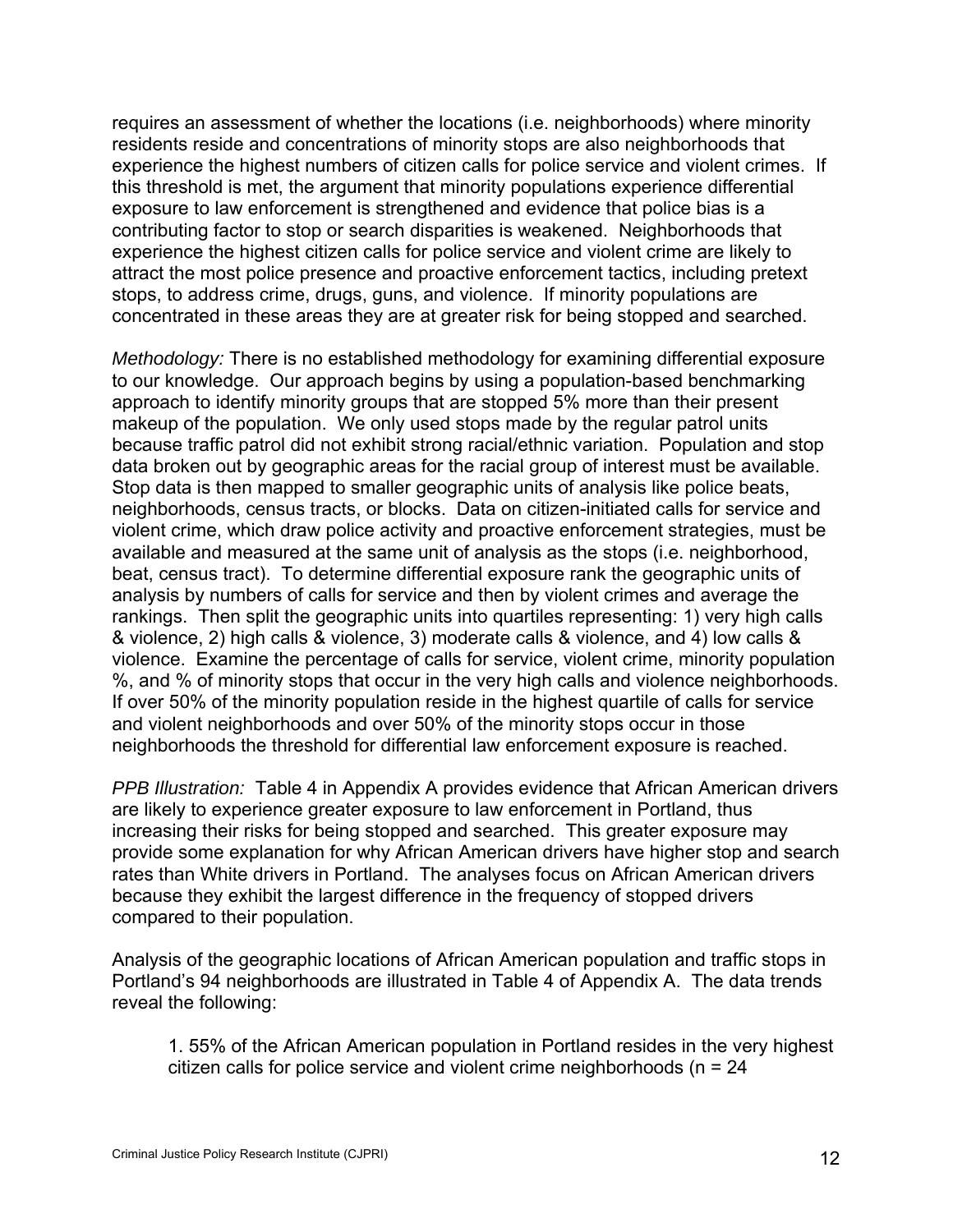neighborhoods). 1.3% of the African American population in Portland resides in the lowest quartile neighborhoods for police service calls and violence.

2. 64% of the African American traffic stops in Portland occur in the very highest calls for police service and violent crime neighborhoods. 0.9% of African American traffic stops in Portland occur in the lowest calls for service and violent crime neighborhoods.

3. The 24 neighborhoods with the very highest calls for police service and violent crime out of Portland's 94 neighborhoods contain 59.9% of the entire city's citizen calls for service and 64.7% of the city's violent crimes known to the police. 59% of all traffic stops by regular patrol units occur in these 24 neighborhoods.

Over half of all citizen-initiated calls for police service, violent crime, and traffic stops come from one quarter of Portland's 94 neighborhoods. Thus, it is safe to assume that police presence and proactive policing tactics are intensified in these 24 neighborhoods. In addition, over half of the city's African American population in Portland resides in these 24 neighborhoods and two-thirds of African American traffic stops occur in these neighborhoods.

It appears that citizen calls for service, neighborhood violent crime, and proactive patrol are all interconnected with increased risks of African Americans being stopped in neighborhoods. This analysis does suggest that African American drivers are at greater risks for being stopped because they are more likely to reside in neighborhoods where crime and police activity is dramatically increased, thus weakening the likelihood that police bias is a contributing factor to stop or search disparities. Our conclusion does not imply that African Americans themselves are more likely to commit crimes given equal circumstances and should be treated with more suspicion.

#### *Limitations:*

- Not necessarily a benchmark that can be tracked over time, but can provide a test to assess whether differential exposure to law enforcement is a possible source of stop rate differences.
- Unable to assess internal differences in individual officer's rates of making stops

# *Benchmarking Option # 5: Crash Data*

*Description and Expected Rate:* Lovrich et al. (2007, p. 12) argue the "*most effective*  denominator benchmark is to compare traffic stop data with rates of involvement in roadway collisions." Collision data are another "blind" benchmark measure that has the capacity to assess both the quantity and quality of driving in a particular area. The proportion of at-fault drivers involved in crashes by race/ethnicity would provide an indication of driving behavior by race/ethnicity. The proportion of all drivers involved in crashes by race/ethnicity would provide an indication of both driving frequency and behavior.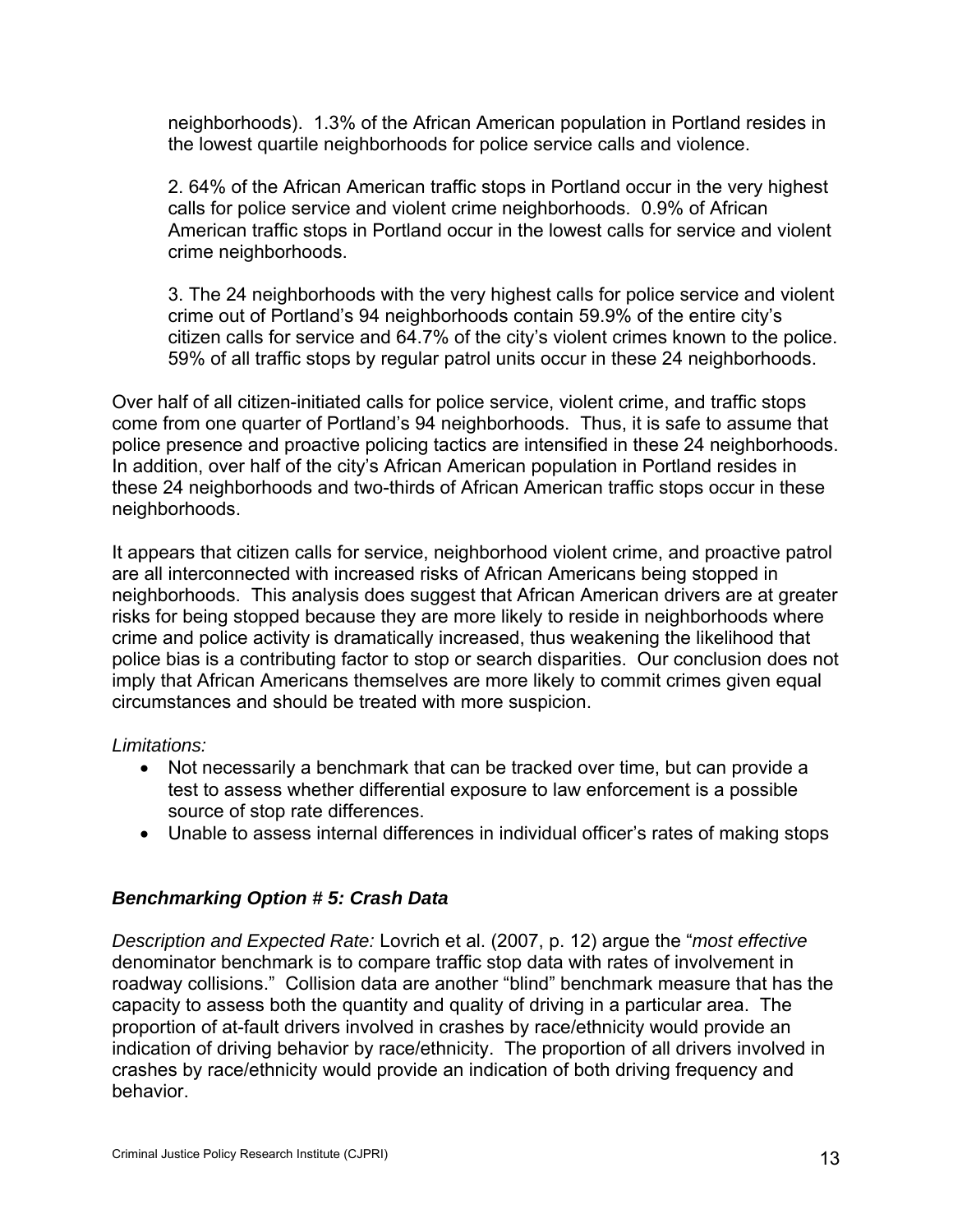*Methodology:* The racial/ethnic proportion of crash drivers is compared to the racial/ethnic proportions of all drivers stopped. Lovrich, et al. (2007) apply the 5% criterion difference to determine if the disparity warrants concern.

*PPB Illustration:* No data available. Methods for officially reporting crashes in Oregon do not include information on the race of drivers involved in crashes.

*Limitations:* 

- Unable to rule out differential exposure to law enforcement as a source of bias.
- Unable to assess internal differences in individual officer's rates of making stops
- Usually cannot control for out of town drivers traveling through city and being stopped.

#### *Benchmarking Option # 6: Observations*

*Description and Expected Rate:* The purpose behind field observations are to establish an accurate benchmark of driving behavior through *direct field observation* by two or more coders recording the racial and ethnic composition of drivers on a particular roadway. The goals of observation can be to benchmark driving prevalence by race/ethnicity (e.g. what is the racial/ethnic frequency of drivers on the road) or driving behavior (e.g. what is the racial/ethnic frequency of drivers who are breaking traffic laws). Observing driving prevalence is much easier than assessing driving behavior and is similar to using a population benchmark, but has the capacity to better assess the presence of actual drivers on the road by race/ethnicity. Population benchmarking assumes every race/ethnicity is equally likely to be out driving. Observing driving behavior on the other hand directly addresses a major concern with population benchmarking because it measures differences across race/ethnicities in violating traffic laws. The most commonly chosen traffic offense to observe is speeding, partly because most of the observation studies have focused on highway patrol. Similar to using a crash benchmark, speeding violations may not be the best benchmark to capture the common types of traffic violations that occur in urban cities.

*Methodology:* There are a variety of methods for conducting observations. For a detailed review of different observational approaches and methodological issues refer to Engel et al. (2005, p. 219-232). Two different noteworthy approaches are used by Engel et al. (2005) in Pennsylvania and Lovrich, et al. (2007) in Washington State. Engel et al. (2005) with the assistance of the Pennsylvania State Police used trained university student observers to apply RADAR technology in the observation approach. Within each of the selected Pennsylvania twenty counties, research assistants completed a total of 10 days of observation (approximately 7-8 hours per day, for a planned total of about 1,500 hours of observation). Observers split their time coding the race of the drivers at selected locations (Caucasian, Black, or non-Caucasian) and utilizing RADAR to classify drivers by race and speed. The use of RADAR improves the validity of this approach in capturing the degree of traffic law violators by race. In contrast, Lovrich et al. (2007) used high speed cameras/lenses to photograph drivers at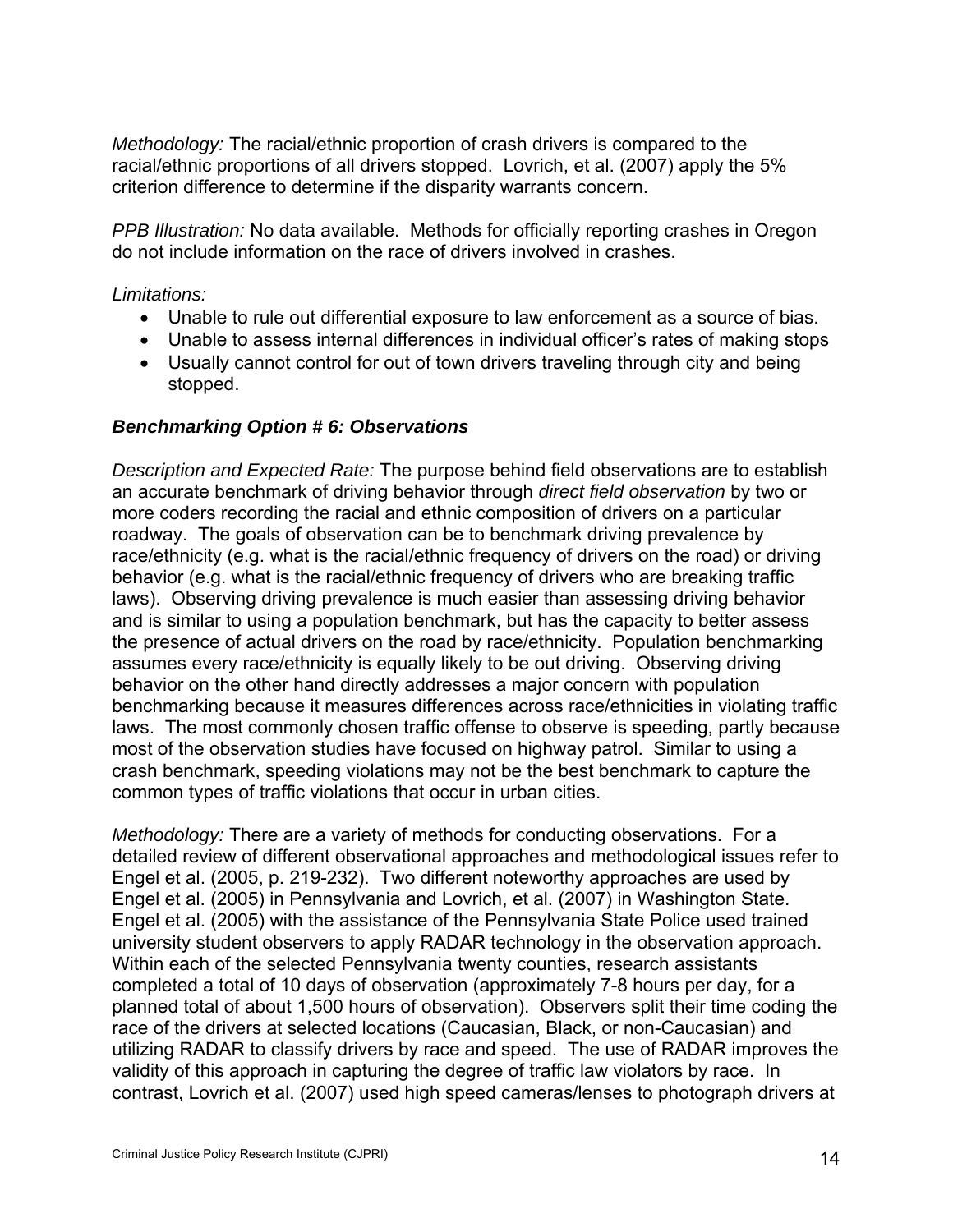select locations during the daytime; they did not try to observe traffic law violations. The use of photography improved the coding of race/ethnicity because two independent coders could closely examine the photograph and magnify its resolution compared to having to make a split-second decision on the race out in the field.

*PPB Illustration:* No data available.

*Limitations:* 

- Unable to rule out differential exposure to law enforcement as a source of bias, unless law enforcement presence is also being observed.
- Only observing driving prevalence does not control for differences in driving behavior, but is an improvement over census estimates and should be compared.
- The choice of locations to observe and times is critical. Because observations cannot be conducted accurately at night, estimates of driving behavior and prevalence may be inaccurate. If observation locations do not consider concentrations of race/ethnicity populations observation estimates can be skewed.
- Unable to assess internal differences in individual officer's rates of making stops
- Usually cannot control for out of town drivers traveling through city and being stopped.
- Can be an expensive, complex, and time consuming approach and difficult to repeat over time.

# *Benchmarking Option # 7: Internal stop benchmark*

*Description and Expected Rate:* The basic idea behind an internal stop benchmark is to compare each officer to other officers who patrol the same neighborhoods at the same times and with the same assignment. Since matched officers are patrolling the same areas at the same times, the expected racial distributions of stops should be the same. The analysis highlights officers who appear to stop drivers of one race disproportionately.

*Methodology:* There are a variety of methodologies used to create an internal benchmarking approach. Internal benchmarking studies for Cincinnati PD, Washington State Troopers, and Wichita PD all used different methodologies. The first key methodological issue for internal benchmarking is matching similarly situated officers. Withrow (2009) notes this entails a consideration of: 1) what the officer is assigned to do, 2) where the officer is assigned to work, and 3) when the officer works. Stop data will need to contain location of stops, time of day, and type of patrol or specialization. For example, Schell et al. (2007) recommend trying to match stops between officers on the same block, which proved difficult, so they ended up matching some officers by blocks but most officers working in the same neighborhoods. Some officers may be assigned to patrol a very narrow section of a neighborhood, which could make them incomparable to officers who work the entire neighborhood or multiple contingent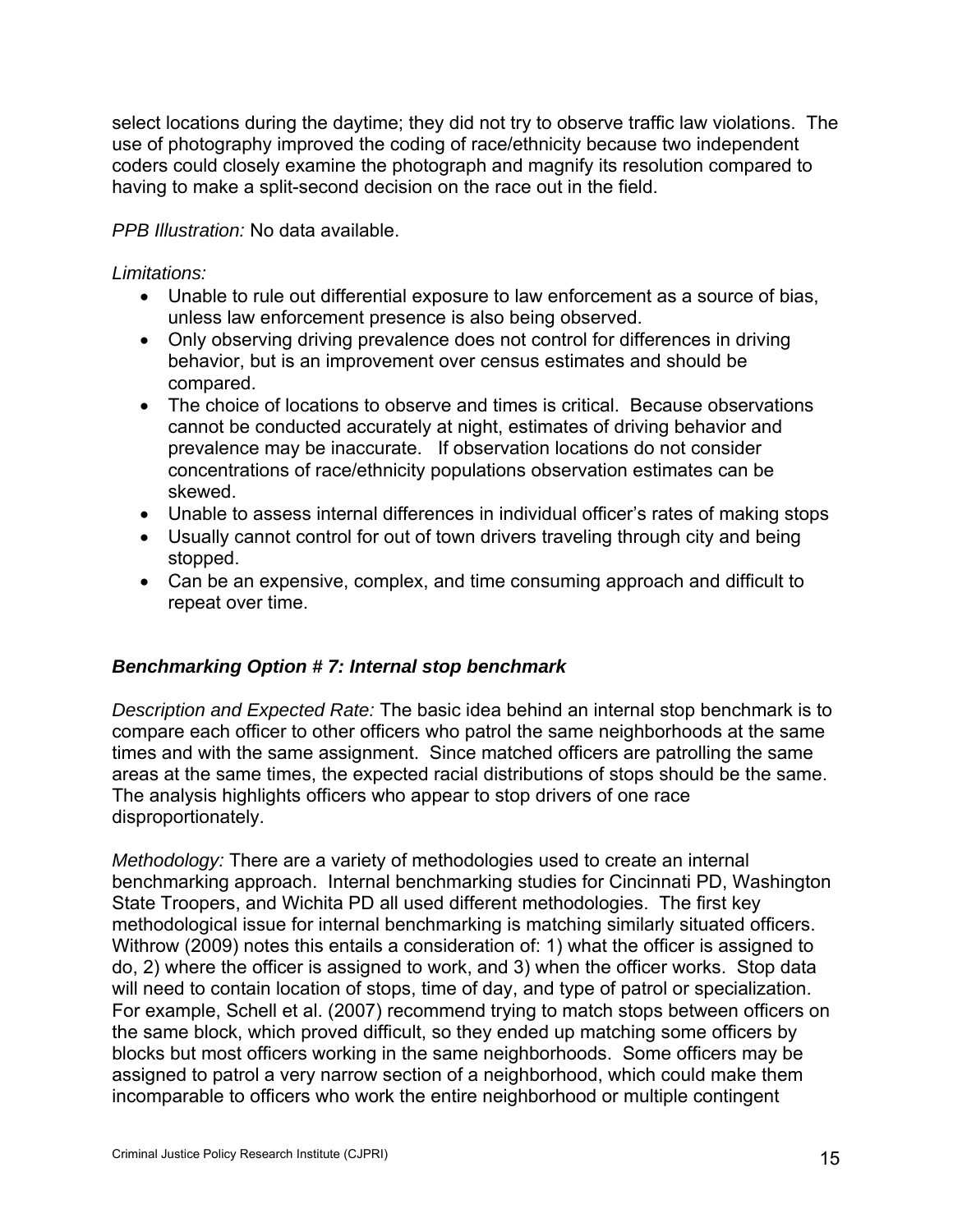neighborhoods. To create a robust statistical comparison the matched officers should also have at least 50 stops a piece at those same locations and times. The second key methodological issue is how to determine whether an officer is significantly above the internal benchmark for similarly situated officers. Schell et al. (2007) use a complex zscore statistic with a 50% outlier probability cutoff. Officers who exceed the internal benchmark of racial stops percentages by 5% are considered "outliers" by Lovrich, et al. (2007). Withrow (2009) defines non-normal officers as those with stops that are 1.5 times the overall beat rate for that race/ethnic group. An internal benchmark analysis can only identify officers that are stopping minorities in higher proportions to their colleagues, whether this is due to illegitimate or legitimate reasons needs to be further investigated by the department.

#### *PPB Illustration:* No data available.

*Limitations:* 

- These analyses do not prove or disprove that any differences found are due to racial profiling. However, identifying outlying cases may provide a department with a framework for ensuring that their officers' behavior is in-line with department policies. Any outlying cases should be followed up with additional examination of the data and other department records and feedback.
- This technique assumes that most officers make stop decisions without the use of racial biases. If all or most of the officers in a matched group were to have abnormally high stop rates of certain minority groups, the benchmark of the group mean would be misleading.
- The analyses can be time consuming and some may require assistance from outside of the department.
- The process of this investigation may bring discomfort to some in the police department. The officers under investigation need to be reassured that their actions are presumed innocent until a full review is completed (Withrow, 2009) and be given an understanding for the importance of this process.

#### *Benchmarking Option # 8: Multivariate Analysis of Search Decision-Making*

*Description and Expected Rate:* Examining racial differences in the likelihood of experiencing various outcomes of a traffic stop can be helpful in determining whether racial disparities in treatment exist. One outcome that can be examined is search rates, and in particular, whether certain racial groups are more likely to experience discretionary searches. Examining search rates allows one to bypass using an external source to approximate an expected rate since, given the assumption that people of all racial backgrounds equally commit crime and traffic infractions, one would expect there to be little differences in their search rates. However, this assumption may not be accurate under some circumstances, which is important to examine as well. Unlike looking for disparities in traffic stop rates, you can more easily use multivariate analyses when examining outcomes. This allows one to control for various other factors that may be related to one being searched, such as the reason for the stop, the seriousness of the offense, location of the stop, etc., if the data has been collected on those variables.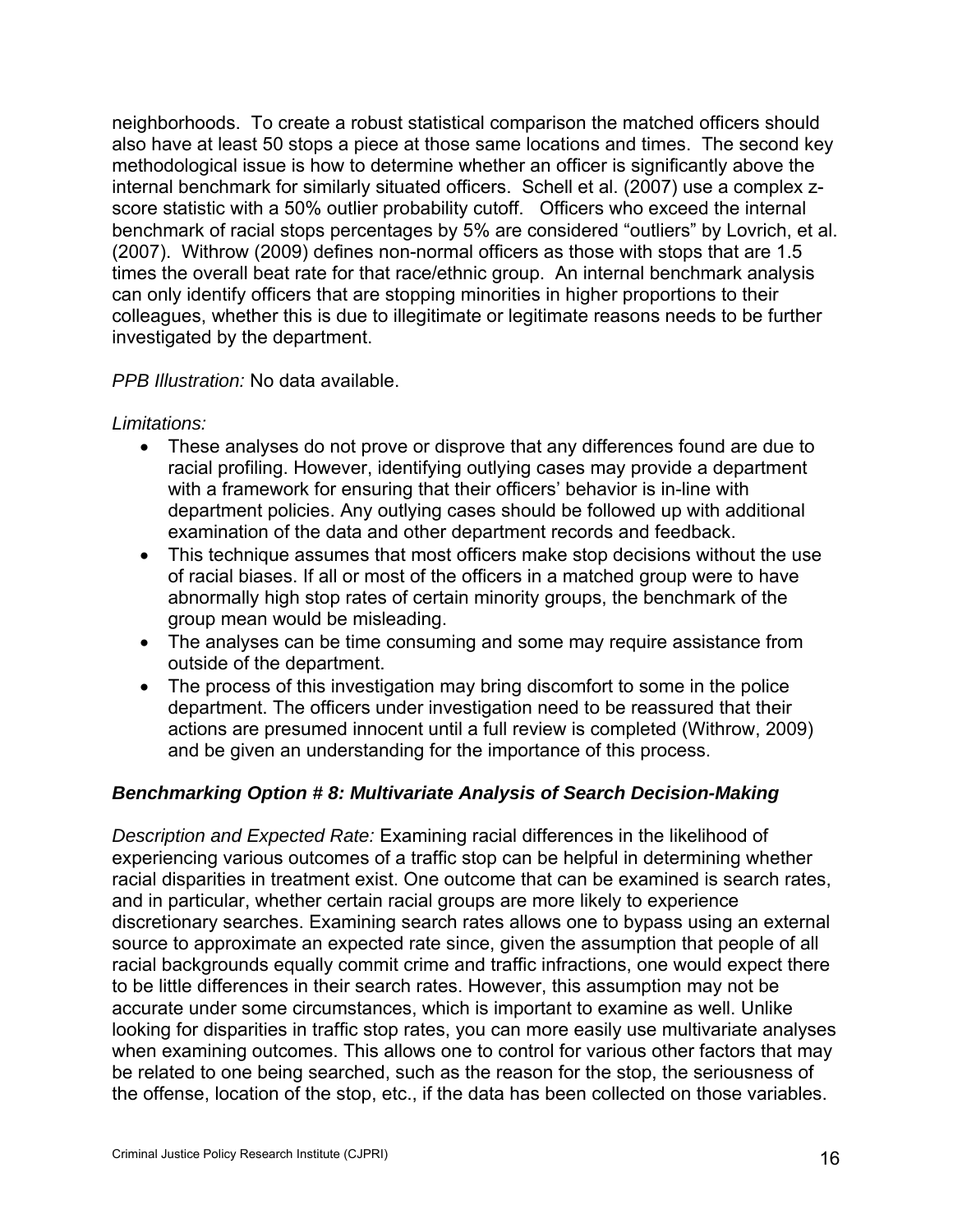Racial differences in search rates may occur for legitimate or illegitimate reasons; careful analysis of the data can help to determine why, if any, differences exist. The multivariate technique expects, 1) race/ethnicity, by itself, to produce a very weak model in predicting searches, and 2) racial and ethnic minority drivers should be no more likely than white drivers to be searched when controlling for other factors. If one and preferably both of the above expectations are proven the existence of systemic conscious or unconscious bias by officers in making search decisions is weakened.

*Methodology:* Analysis of search rates will usually begin with descriptive statistics. One may simply look at the rate in which each racial group is searched with frequencies or crosstabs. If there are no differences, or only trivial differences found in the search rates, there may be no reason to explore the data further if one is only interested in whether certain racial groups are searched more frequently than Whites overall. However, if one is interested in whether a specific group of characteristics puts one more at risk for being searched (i.e. would a young, African American, male, at night be equally as likely to be searched as a young, White, male, at night) or if racial differences are found in the descriptive statistics, it can be useful to use multivariate statistics. Appropriate models for analyzing searches are binary, multinomial, or multilevel logistic regression models. These models allow one to simultaneously test the impact of multiple characteristics surrounding a stop on having a search. Ideally a multilevel multinomial logistic regression analysis is used to better capture the relationship of neighborhood characteristics (i.e. calls for service, crime rates, etc.) to search likelihood. The follow up tests that can be conducted with a multivariate logistic regression model are numerous and should be a reflection of the department and/or community concerns. Some examples of what kinds of questions that can be answered are: 1) Do racial/ethic differences in search rates exist when considering other characteristics of a stop, such as the reason for the stop, number of passengers, age of the driver, etc., 2) What other characteristics surrounding a traffic stop make one more likely to be searched, 3) Are those with a certain group of characteristics equally more likely to be searched among different racial groups, and 4) How well does race alone predict that one will be searched.

*PPB Illustration:* Descriptives, crosstabs, and two multivariate multinomial logistic regression models were used to examine PPB non-inventory search rates. Noninventory searches were chosen for analysis because they allow for greater officer discretion, thus increasing the likelihood that bias could enter into a search decision. Inventory searches on the other hand are often dictated by department policy or routine safety concerns. For example, all persons taken into custody should be searched for officer safety concerns or all vehicles being towed are searched. We examine only regular patrol stops because regular patrol units are responsible for a greater frequency of racial/ethnic stops particularly stops at nighttime.

A simple look a the proportions of stops involving a non-inventory search show that 11.4% of stops involving Native Americans resulted in having a non-inventory search conducted, followed by approximately 9.9% African Americans, 9.8% Hispanic, 5.8% percent of Whites, and 3.5% of Asians. If there were no differences among the non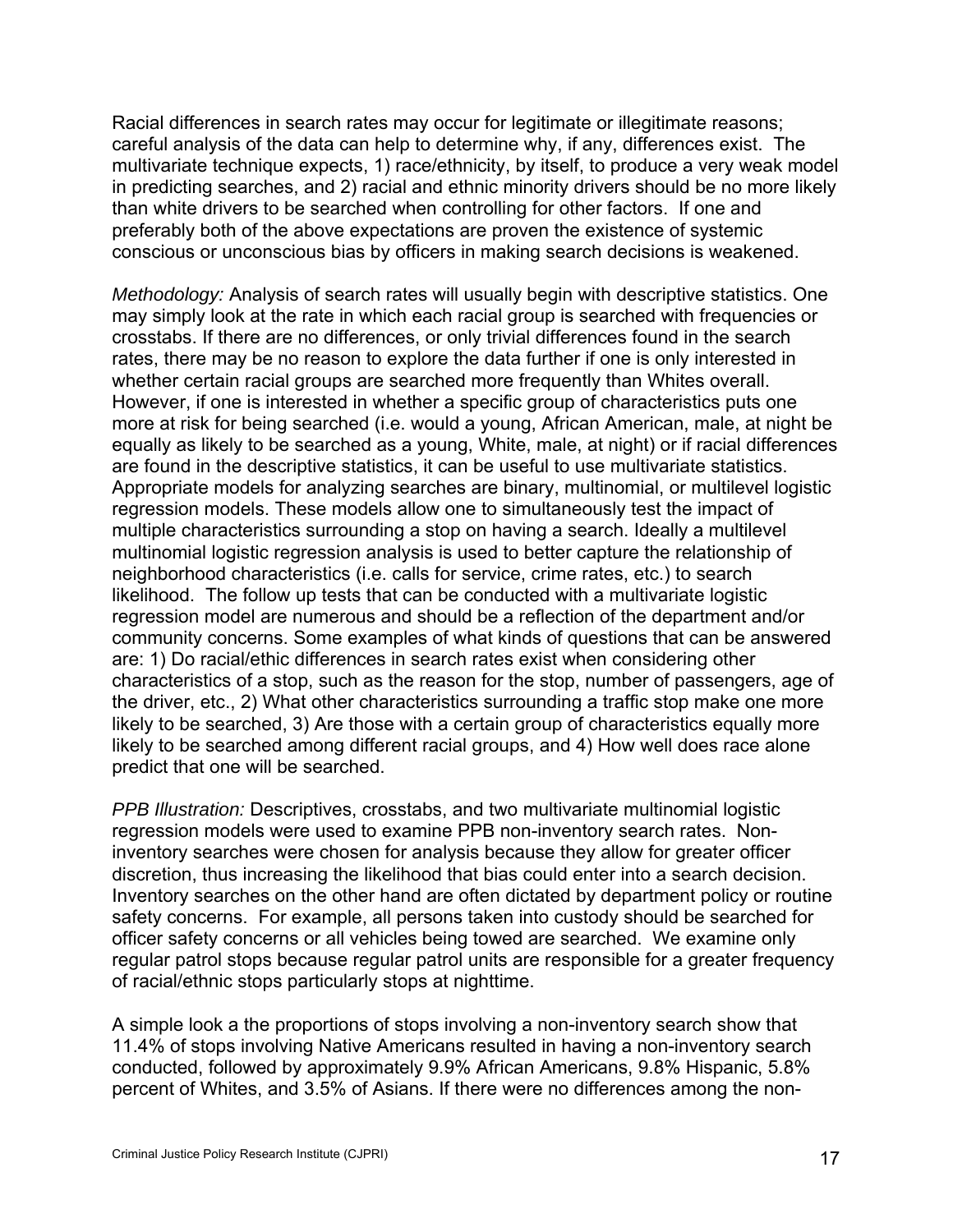inventory searches among the racial groups, there would be an average of 19 less noninventory searches of African Americans per month, 10 less per month for Hispanics, 1 less for Native Americans, 5 more per month for Asians, and an average of 21 more non-inventory searches per month for Whites. Overall, the findings demonstrate that there are differences in search rates among the racial groups that are stopped, however to what degree race/ethnicity compared to other factors influences search decisionmaking is unknown.

The results of the multivariate regression model fit statistic reported in Table 5 of Appendix A shows that race alone is not a strong predictor for whether someone will experience a non-inventory search. Having knowledge of someone's race alone, compared to basing our prediction only on the most likely outcome (not having a search), would allow us to reduce our error in prediction by less than 0.0 percent. In other words, we could accurately predict 184 of 36,951 searches among the 187,403 stops with knowing only someone's race (and only at a probability between of .2 to .23).

Next we examined the relationship of some other factors that may be related to being searched and the racial differences in search rates (i.e. Full Model in Table 5). These factors were the gender of the person stopped, the age group (adult or juvenile), whether there was daylight at the time of the stop, whether the person was stopped for a criminal or BOLO (be on the lookout) code, what precinct the person was stopped in, and how economically disadvantaged the neighborhood is where they were stopped. The racial disparities for Native Americans, African Americans, and Hispanics did decrease the non-inventory search odds by 4 to 27 percent when accounting for these other factors (4<sup>th</sup> column in Table 5), however, these racial groups were still more likely to be searched compared to Whites. In other words, these factors help explain some of the racial differences in the non-inventory search rates noted above but not all of them. Being male, a juvenile, stopped at night, stopped for a criminal or BOLO code, being stopped in the East, Northeast, or Southeast precinct, and being stopped in a neighborhood that was economically disadvantaged all increased one's likelihood of being searched. These factors increase the likelihood that someone of any race will be searched, however, there are some slight differences found in the degree to which these factors impact certain racial groups. In particular, Asians appear to be less impacted by most of these factors compared to any other racial group. While these factors are more likely to increase anyone's likelihood of having a non-inventory search, African Americans and Hispanics that are stopped are more likely to be male and stopped in precincts where more searches are conducted than Whites that are stopped, African Americans are the most likely to be stopped at night, and African Americans, Hispanics, and Native Americans are more likely to be stopped for a criminal or BOLO code and be stopped in neighborhoods that are more economically disadvantaged than Whites.

Overall, the findings show that race is a statistically significant predictor of a driver's likelihood of receiving a non-inventory search, but this finding is partly influenced by the very large sample size, which almost guarantees that significant relationships will be found. More importantly, the results also show that race by itself is a very weak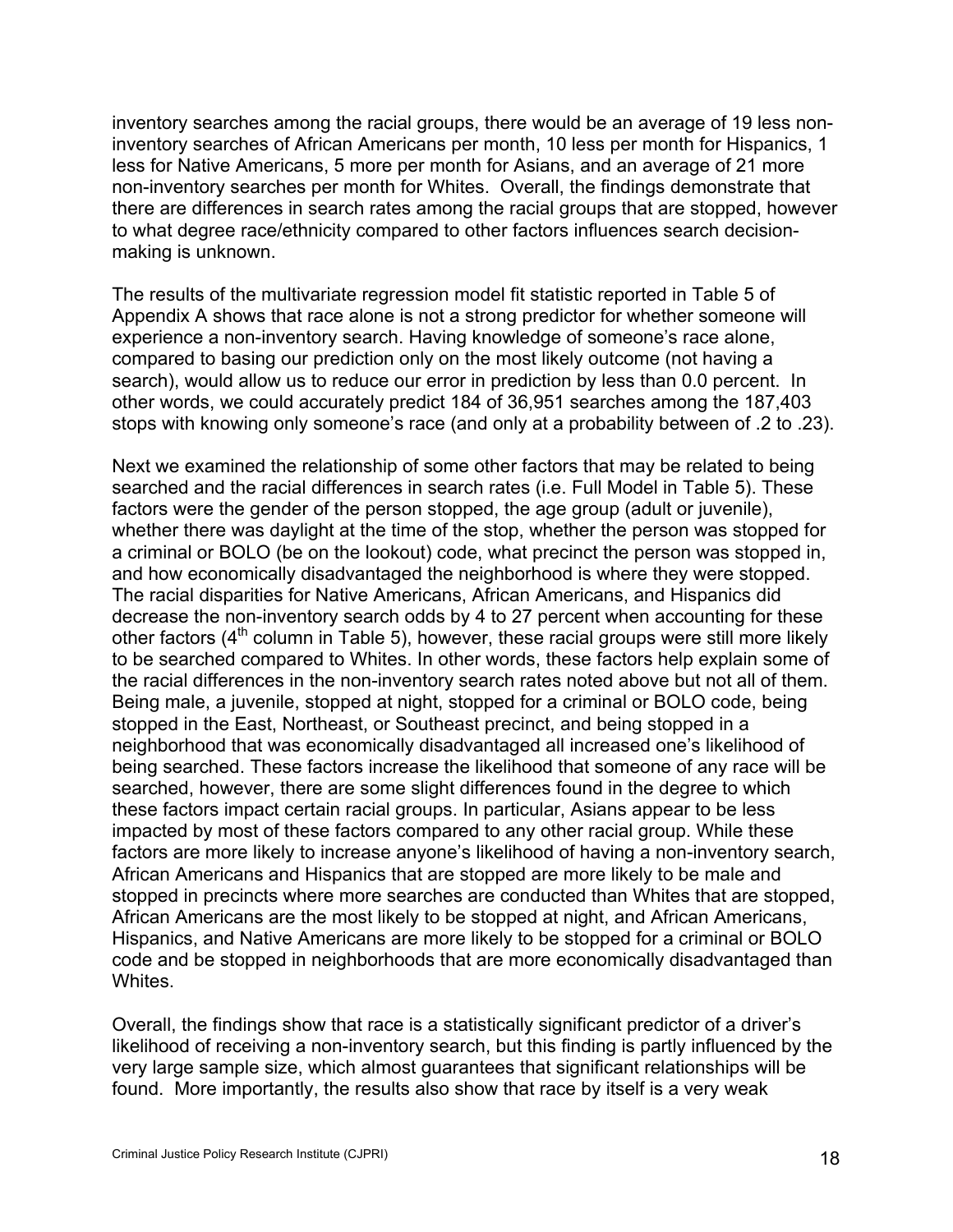predictor of who will receive a non-inventory search. Adding other factors that may explain why a driver is searched does improve the prediction of searches better than using race alone. When using all the characteristics of an individual's stop we improved the prediction of searches to 6,439 out of 36,951 searches among the 187,403 stops with (at probabilities of .2 to .65). However, the predictive power of the full model is still very low. Thus, there is weak evidence that systemic bias could explain search disparity in the PPB data. Using race alone can accurately predict only 184 of 36,951 searches among the 187,403 stops.

It is clear that the current stop data being collected by PPB does not sufficiently capture the contextual, dynamic, and individual factors that cause any one officer to engage in a non-inventory search. PPB may want to consider adding other variables to their traffic stop data collection efforts. More specifically, new PPB search data that distinguishes search types like consent, weapon/pat down, and plain view is needed. However, the benefits and disadvantages of adding variables should be carefully considered. Adding more variables may be more beneficial for understanding and improving hit rates or successful searches. If the primary concern for PPB is whether part of the racial disparities in search rates is due to their officers engaging in racial profiling, it would likely be more valuable to PPB to analyze their data within officers.

#### *Limitations:*

- Traffic stop and search data without a code for individual officers can be a challenge for assessing whether the findings suggest that any of the officers are engaging in racial profiling, regardless of whether or not some racial groups are found to be searched more than others. It is quite possible for an organization to have a very small percentage of their officers who consciously or unconsciously act upon racial biases and/or others that avoid enforcing the law with certain racial groups. These findings cannot be determined with aggregated stop data across hundreds of officers. However, these analyses are very valuable for assessing the overall relationship of race to being searched and how race may be interacting with other stop and geographic characteristics that help to explain disparities. This information may be valuable to police departments for their evaluation of policy, policing strategies, and communication with the community.
- The analyses are limited to the variables that are collected on traffic stops and searches. Important variables related to search decision making are likely always missing from these analyses, which limits what information can be gained. It is also important for the analyst to be able to determine non-discretionary searches from discretionary searches.
- These types of analyses rely on complete data so cases with missing data cannot be included in the analyses. However, one can analyze the cases that are missing to help determine whether or not there are any important differences between the cases with missing data and the rest of the cases. This was done with the PPB data before conducting the analyses above and no apparent differences between these two groups were found.
- Analysis and interpretation is complex so consulting with someone outside of the agency may be necessary.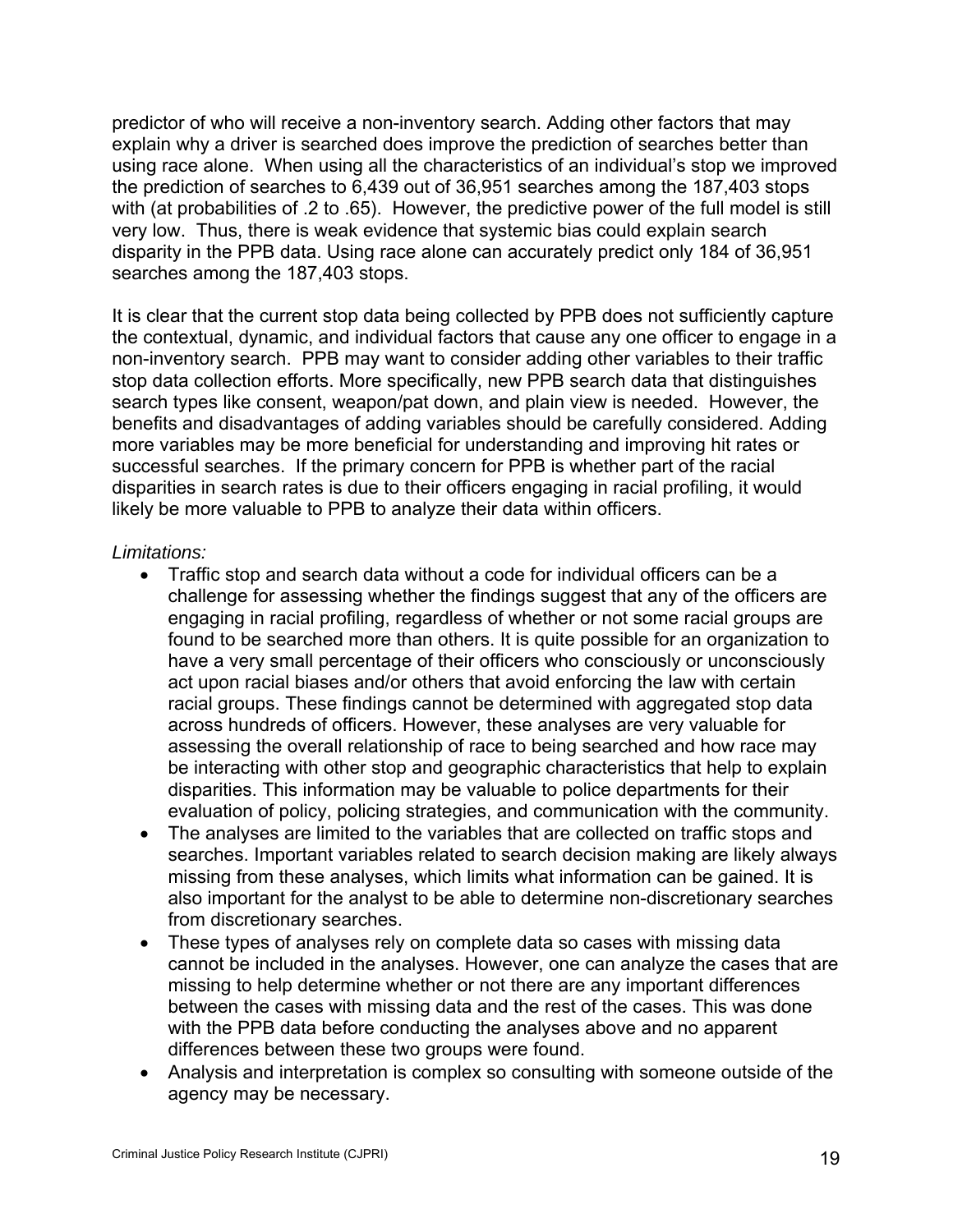#### *Benchmarking Option # 9: Internal Search Rates*

*Description and Expected Rate:* Examining racial differences in search rates between officers that are similarly matched can be valuable for assessing racial disparities within a department. With this methodology, one would expect to find that officers who are similarly matched in job characteristics are also similarly matched in their racial proportions of stops and search rates. Officers' whose rates or percentages of searches are one or two standard deviations above the mean for their matched group would be considered "outlier" officers. This methodology is a first step towards assessing whether certain officers within a department may be allowing their racial biases to impact their decision making. Examining search rates across similarly situated officers is preferable for assessing potential biases because race/ethnicity is not always visible before the officer approaches the vehicle. However, the analysis can only identify officers that are stopping or searching minorities in higher proportions to their colleagues, whether this is due to illegitimate or legitimate reasons needs to be further investigated by the department.

*Methodology:* The best research methodology would need to be determined based on the amount of officers in an organization, the amount of searches in the data, the proportion of different minority groups in the stop data, how officers' schedules are organized (do they rotate between day, swing, and graveyard shifts), whether officers regularly patrol a given area, and how officers are assigned their work in a specific department. Officer identification is not currently available in the PPB data.

If the officers at PPB generally work a specific shift, assignment, and geographic area, they may be able to utilize the methodology that Lorie Fridell (2004) presents in *By the numbers: A guide for analyzing race data from vehicle stops*. In this guide, she discusses the work of Decker and Rojek (2002) who matched officers in the St. Louis police department and conducted separate analyses for each of these matched groups of officers to determine whether officer's in the matched groups reported similar rates of African American stops, searches, arrests, etc. They used descriptive statistics to calculate each of the officers' rates or percentages of stops or searches, standardized those numbers, and then identified cases that were one or two standard deviations above the mean for the group. Fridell is careful to point out that these outlying cases only identify officers with stop data outside of the norm from their colleagues. Whether outlier officer search rates are due to racial profiling or not, needs to be determined by the department. It is also important to note that a standard deviation or two above the mean can have significantly different meaning depending on how similar the data is for the group as a whole. In other words, a standard deviation above the mean could mean that an officer's stop data differs greatly from his colleagues or very little. An analyst would want to put context around these differences, as well as look for any misleading findings (i.e. if an officer stops and searches one Native American, their search rate of Native Americans would be 100 percent), before presenting the findings to the police department for further investigation.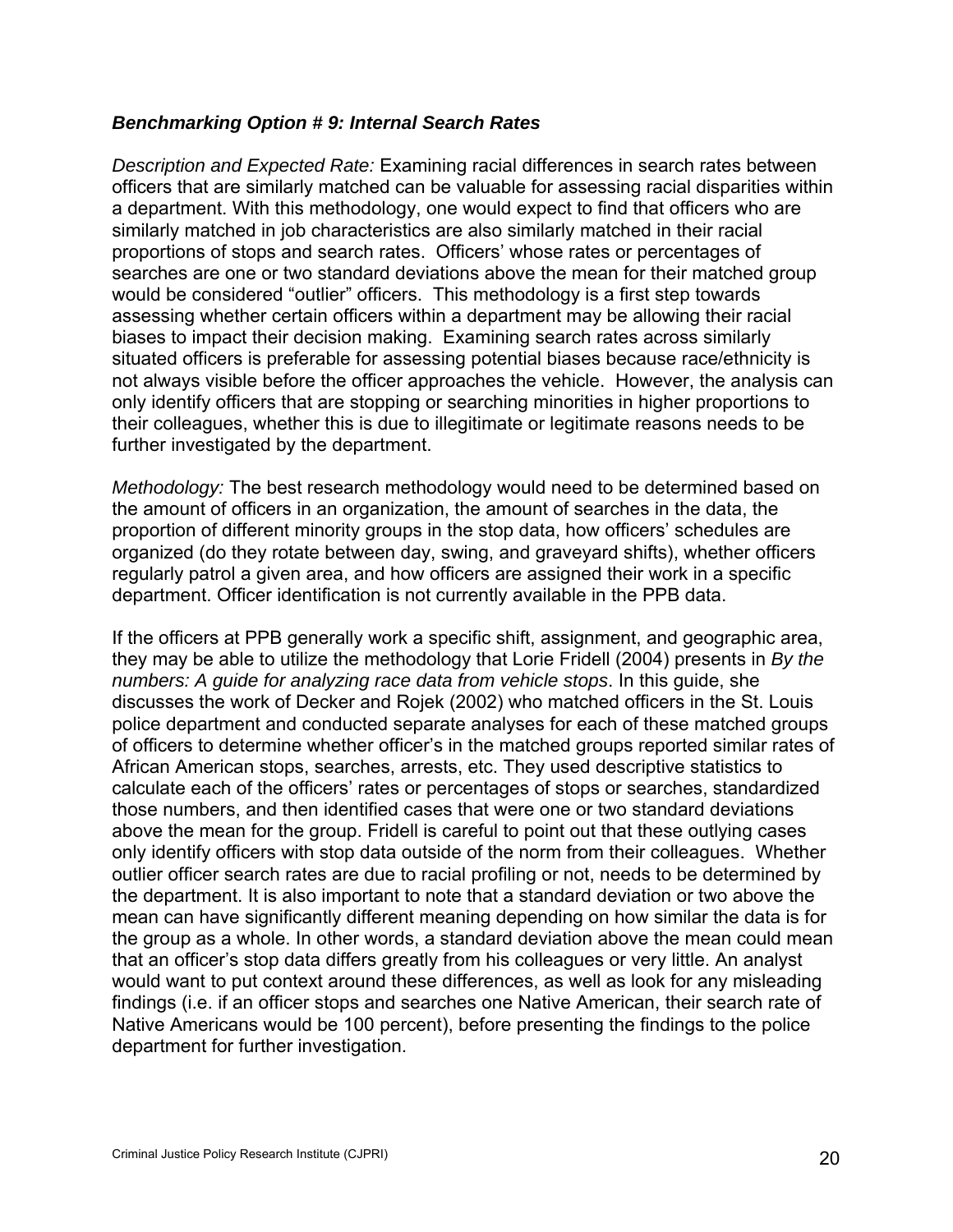The above methodology requires that the analyst is able to identify groups of officers that are policing the same population of people. It also requires one to run separate analyses for each variable of interest. If, for example, one is interested in identifying officers with higher search rates of African Americans and/or higher search rates of Hispanics, two analyses for each group of matched officers would need to be conducted. If matching officers is more complex for PPB or if the above methodology yields an unrealistic number of analyses to be conducted for PPB, it's possible that other statistical techniques, such as two-step cluster analysis, would be able to better identify group membership and outliers to those groups. Follow-up analyses could be conducted on outlying cases.

*PPB Illustration:* Data is not currently available for analysis.

#### *Limitations:*

- As noted above, these analyses do not prove or disprove that any differences found are due to racial profiling. However, identifying outlying cases may provide a department with a framework for ensuring that their officers' behavior is in-line with department policies. Any outlying cases should be followed up with additional examination of the data and other department records and feedback.
- This technique assumes that most officers make stop and search decisions without the use of racial biases. While it is likely the case that relatively few officers engage in racial profiling, it is important to check the likelihood of these assumptions with analyzing the aggregated stop or search data as well. If all or most of the officers in a matched group were to have abnormally high stop or search rates of certain minority groups, the benchmark of the group mean would be misleading.
- The analyses can be time consuming and some may require assistance from outside of the department.
- The process of this investigation may bring discomfort to some in the police department. The officers under investigation need to be reassured that their actions are presumed innocent until a full review is completed (Walker, 2002) and be given an understanding for the importance of this process.

#### **RECOMMENDATIONS**

The Portland Police Bureau's data collection beginning in 2001 started during the early years of a national movement to address racial profiling through traffic stop data collection. Recent research has been able to better clarify the strengths and weaknesses in traffic stop data collection, analysis, and reporting, yet new research on this issue will continue providing insight and potentially system changes. Perhaps the most important discovery from this growing knowledge base is the practice of using multiple benchmarking strategies to explore whether systemic or individual biases may be operant in a police department. Based on our knowledge of the Portland Police Bureau's data collection system and our examination of their data we offer the following recommendations for the Bureau's efforts in the future.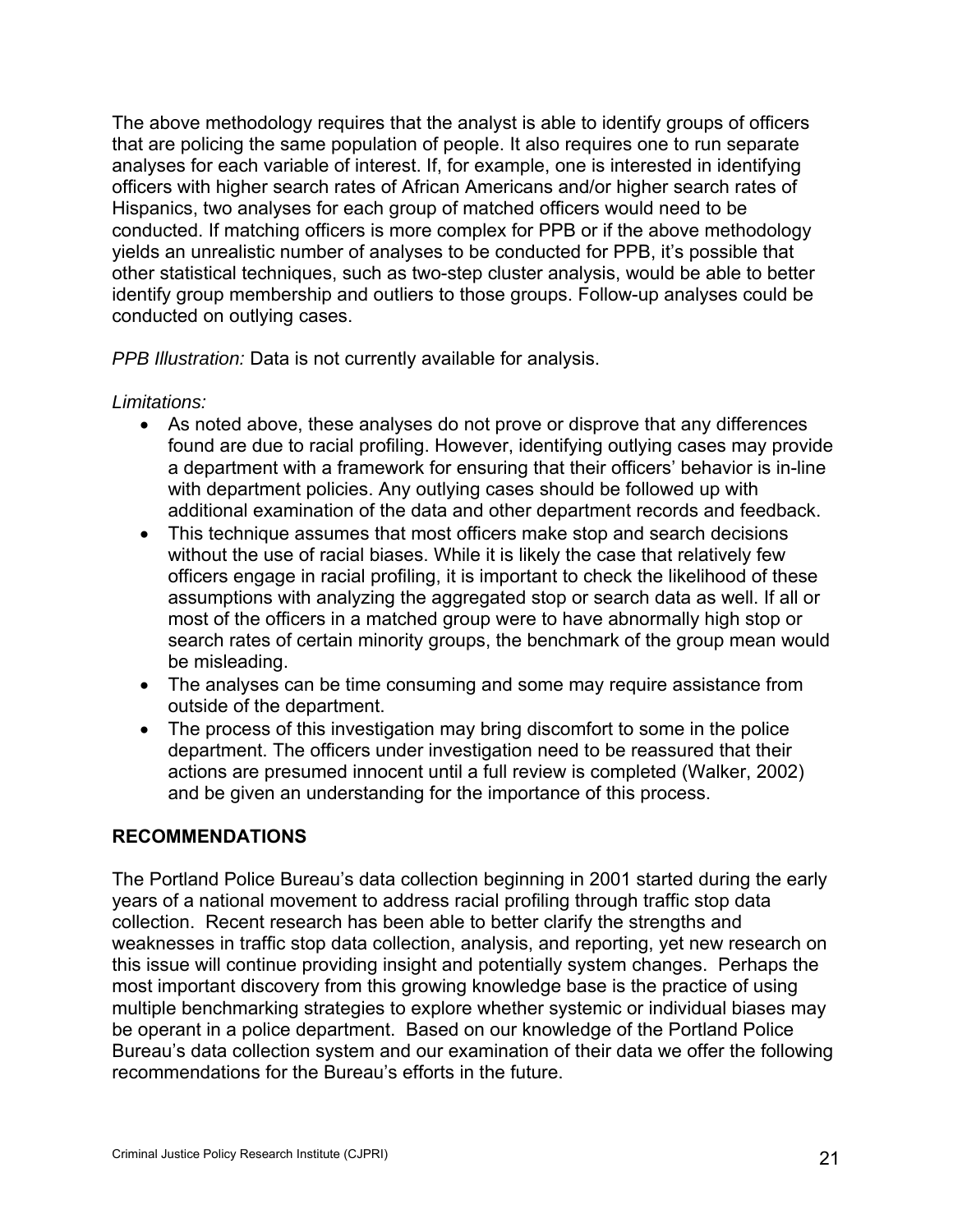#### *Data Collection and Recording*

- $\checkmark$  The Bureau should consider taking steps to address quality control in the data. In particular, 10.8% of traffic stops from 2004-2008 did not contain any race identifier. In addition, 6.8% (21,856 stops) of compliant stops the race was coded as other or unknown making the data unuasable. When the CAD data was matched to the traffic stop system, 24% of the CAD data did not contain lat/long coordinates. A thorough review of the different database systems and the sources of missing data may be helpful. Instituting some type of "refresher courses" during roll call, in-service training, or other information outlets that highlight the Bureau's data recording rules and procedures could be helpful.
- $\checkmark$  The Bureau may want to reconsider the coding rule for determining the race/ethnicity of the driver. PPB officers have been instructed to code race/ethnicity as their perception at the time they initiated the stop even though they may have a better indication of race/ethnicity after the stop has occurred. It is possible that a large amount of stops coded as "unknown" are more of an indication that the officer did not know the race at the time of the stop versus "unknown" being an indication that the driver's race was difficult to discern even after subsequent interaction with the driver. Using the current coding rule, analysis of later enforcement decisions made during stops, such as search decisions and hit rates or arrests by race/ethnicity, lose significant data. Since exploration of search disparity and hit rates offers more methodological validity and direct crime control importance we recommend that officers should code the race of the driver based upon their perception of the driver's race after the stop has been completed.
- $\checkmark$  The Bureau should ensure that there *remains* an easy link between the stop information data system and the CAD data system (i.e. a unique matching ID in both systems). *The CAD data system provides critical contextual information about the stop that is needed to properly test alternative benchmark methods*. Without the CAD data more accurate benchmarking and contextual information regarding the stop is lost.
- $\checkmark$  The Bureau should *create* an easy link between the stops information system and their citation data system. Currently there is no link. Linking the stop, CAD, and citation databases with a unique identifier will allow for multiple benchmarking strategies, which is recommended by other researchers (Lovrich, et al., 2007).
- $\checkmark$  The Bureau should review the minimum recommended data points for traffic stop collection by the LECC and also the more detailed data point recommendations. These data points are attached in Appendix B of this report. Key additional data points the bureau should consider adding to their traffic stops data collection system are the following:
	- o More detailed information on the reason for the stop. In particular, the severity and type of traffic violation (Fridell, 2004). Being able to distinguish "pretext-type" stops should be a key goal.
	- o More detailed coding of discretionary searches including consent, plain view, probable cause, and weapon pat down.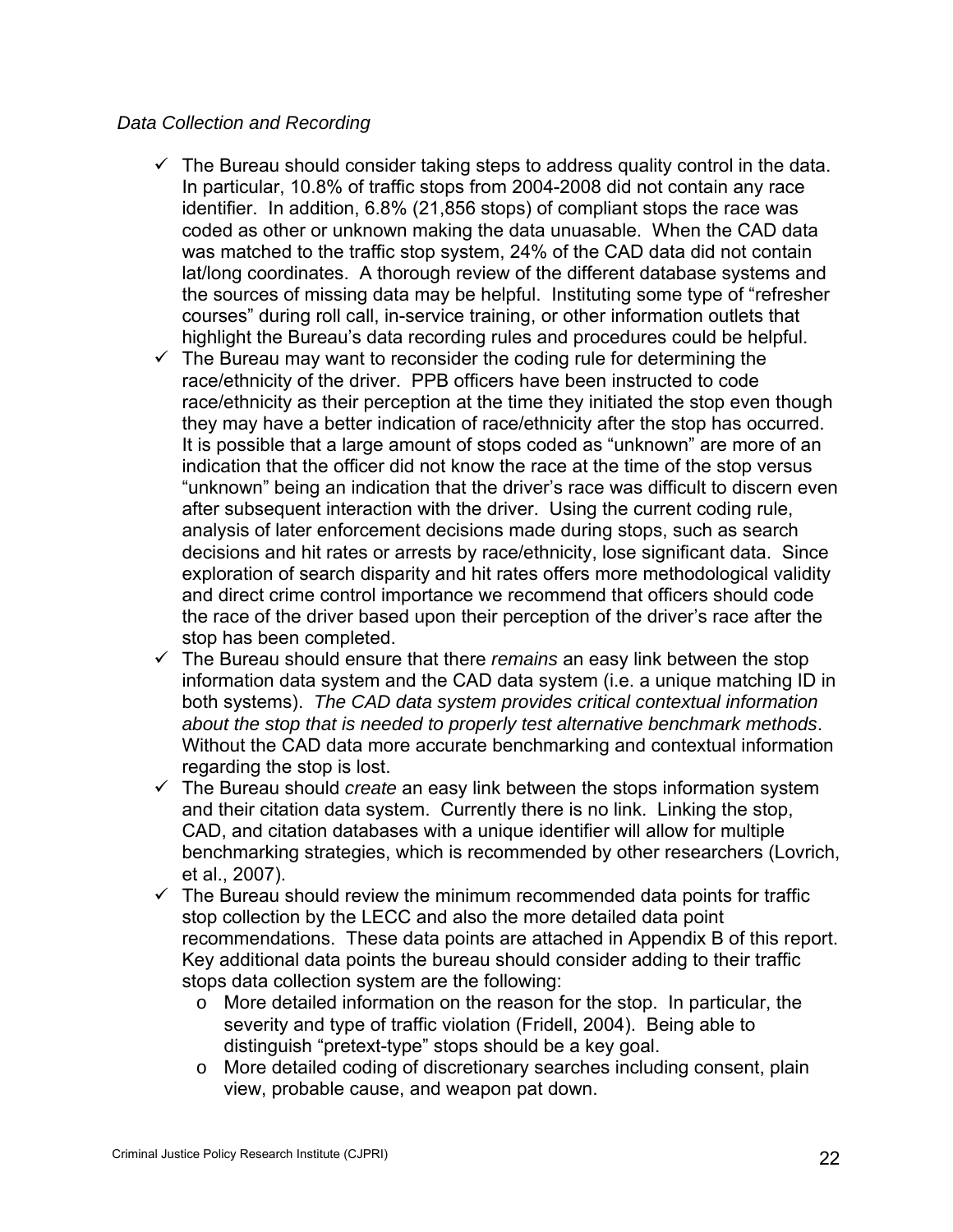- o Number of passengers. The number of passengers was a key factor related to discretionary search decisions in Corvallis, Oregon PD.
- o Vehicle registration (in state vs. out of state)
- o Driver residency (Portland resident, non-Portland resident)

#### *The Benchmarking Problem*

- $\checkmark$  Census population benchmarking should not be the exclusive benchmark utilized. It can provide an important start to examining traffic stop data, but must be followed by benchmarks that can address limitations regarding differential driving behavior and exposure to law enforcement.
- $\checkmark$  The Bureau should ensure their data collection information and systems allow for multiple benchmarking strategies as recommended by Lovrich et al.'s (2007) examination of Washington State Trooper data and Schell et al.'s (2007) examination of the Cincinnati PD data. PPB's current collection system provides more benchmarking options then most Oregon law enforcement agencies collecting traffic stop data. Geographic information on the location of stops, the time of the stop, and traffic versus regular patrol unit indicators allowed for the testing of alternative benchmarks reviewed in this report. These data points should not be dropped and finding simple ways to integrate CAD with stop data and citation data should be developed.
- $\checkmark$  PPB should continue to assess the context surrounding stops of minority groups, variations across race/ethnicity in daytime-nighttime stops, and traffic versus regular patrol stops as illustrated in this report. These "blind" methodologies try to rule out or test other explanations of traffic stop disparities.
- $\checkmark$  Experts across the country recommend additional benchmarking options that are currently unavailable in the PPB system or Oregon policy:
	- o Internal benchmarking: experts recommend looking for significant stop and search differences across officers working in the same location and shift (see Lovrich et al, 2007 and Schell et al, 2007).
	- o Examination of the racial characteristics of at-fault and not at-fault drivers involved in crashes. This data can provide a sense of both the driving population and the driving behavior across race/ethnicity (Lovrich, et al., 2007). Currently Oregon crash data forms do not collect information on the race of drivers, but it is a policy that may be changeable with enough interest and backing.
- $\checkmark$  Observational studies are another benchmarking option. Using trained observers to code the race/ethnicity of drivers and driving infractions has shown promise as a benchmarking methodology (Lovrich, et al., 2007). If done properly, observational data can provide an estimate of driving prevalence and driving infractions by race/ethnicity.

#### *Policy*

 $\checkmark$  Our analysis indicates that African American residents are more likely to live in neighborhoods with higher calls for police service and crime, putting them at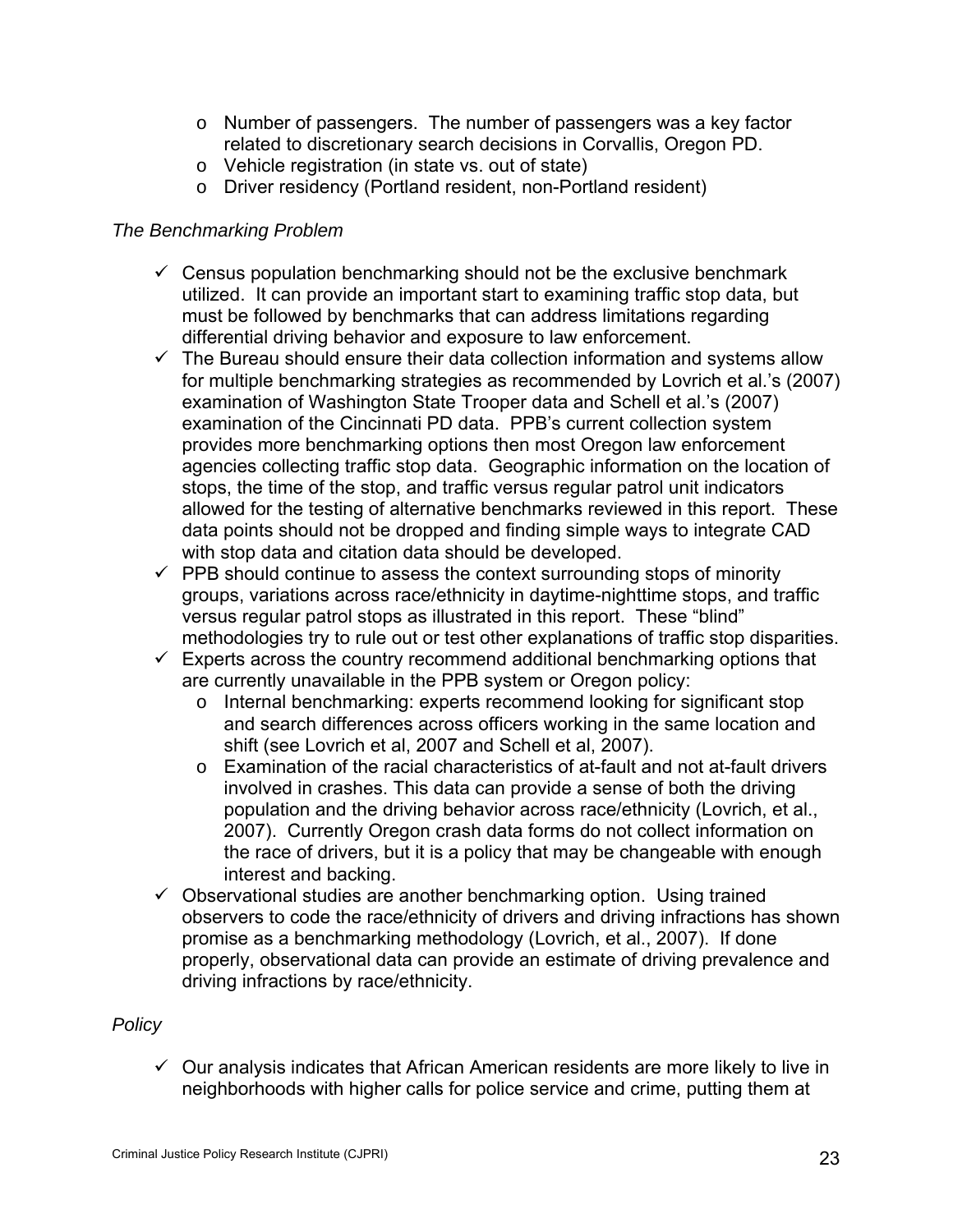greater risk for being stopped and searched compared to other races/ethnicities. There is growing evidence that targeted proactive patrol focused on hotspot crime locations can improve public safety in these areas (McGarrell, Chermak, Weiss, & Wilson, 2001; Rosenfeld, Fornango, Rengifo, 2007; Sherman, Gottfredson, MacKenzie, Eck, Reuter, Bushway, 1996). However, targeted proactive patrol should entail public input and dialogue and be weighed against intended and unintended consequences (McGarrell et al., 2001). One unintended consequence may be tension between the police and community and the public may distrust or misinterpret the true intentions of law enforcement presence. The Bureau should work to illustrate through research and anecdotal evidence their successes in crime control and prevention in key neighborhoods. The Bureau needs to continue to have an open dialogue with neighborhoods that receive more proactive police patrol in order to explain the motivations and intent behind their presence and illustrate the potential successes in preventing and controlling crime.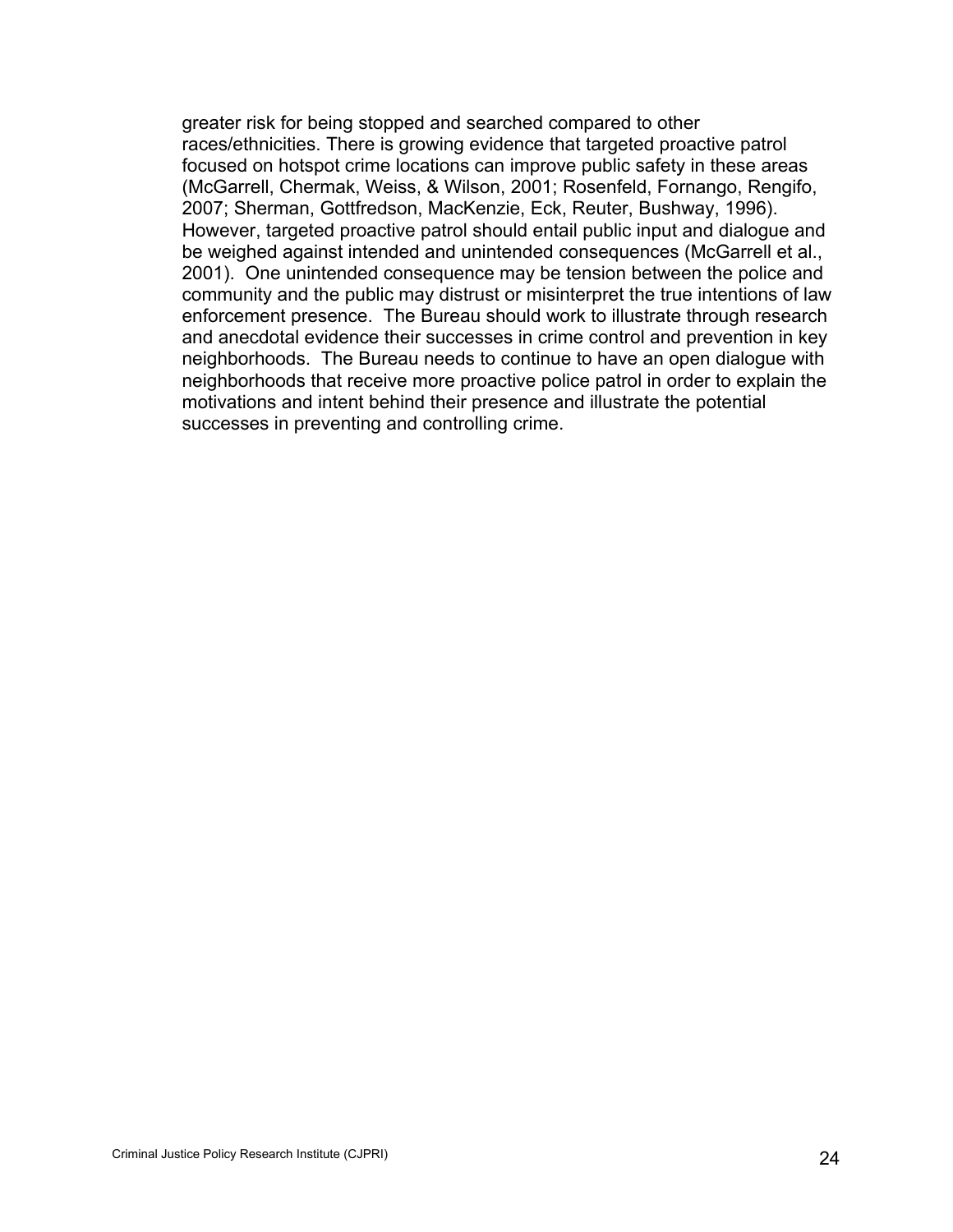#### **References**

Engel, R.; Calnon, J.; Tillyer, R.; Johnson, R.; Liu, L.; and Wang, X. (2005). Project on Police-Citizen Contacts: Year 2 Final Report (May 2003 – April 2004). Cincinnati, OH: University of Cincinnati.

Fridell. L.; Diamond, D.; & Kubu, B. (2001). *Racially Biased Policing: A Principled Response*. Washington, D.C.: Police Executive Research Forum.

Fridell. L. (2004). *By the Numbers: A Guide for Analyzing Race Data from Vehicle Stops*. Washington, D.C.: Police Executive Research Forum.

LECC Annual Reports (2005-2008). <http://www.cjpri.ccj.pdx.edu/LECC/index.php#leccAnnRep>

Lovrich, N.; Gaffney, M.; Mosher, C.; Pratt, T.; and Pickerill, M. (2007). *Report to the Washington State Patrol:Results of the Monitoring of WSP Traffic Stops for Biased Policing: Analysis of WSP Stop, Citation, Search and Use of Force Data and Results of the Use of Observational Studies for Denominator Assessment.* Washington State University: Division of Governmental Studies and Services.

McDevitt, J. (2009). Political influences on racial disparities in traffic enforcement practices. *Criminology & Public Policy (8)*2, pp. 337-341.

McGarrell, E.; Chermak, S.; Weiss, A; Wilson, J. (2001). Reducing firearms violence through directed police patrol. *Criminology & Public Policy (1)1*, pp. 119-148.

Rosenfeld, R.; Fornango, R.; Rengifo, A. (2007). The impact of order-maintenance policing on New York city homicide and robbery rates: 1988-2001. *Criminology (45)*2, pp. 355-383.

Schell, T.; Ridgeway, G.; Dixon, T.; Turner, S.; and Riley, J. (2007). *Police-Community Relations in Cincinnati Year Three Evaluation Report*. Santa Monica, CA: RAND Corporation.

Sherman, L.; Gottfredson, D.; MacKenzie, D.; Eck, J.; Reuter, P.; Bushway, S. (1997). *Preventing Crime: What Works, What Doesn't, What's Promising*. A report to the U.S. Congress prepared for the National Institute of Justice.

Withrow, B. (2009) Comparing the results from multiple benchmarking strategies: A racial profiling research note. A paper presented at the 2009 Academy of Criminal Justice Sciences annual meeting in Boston, MA.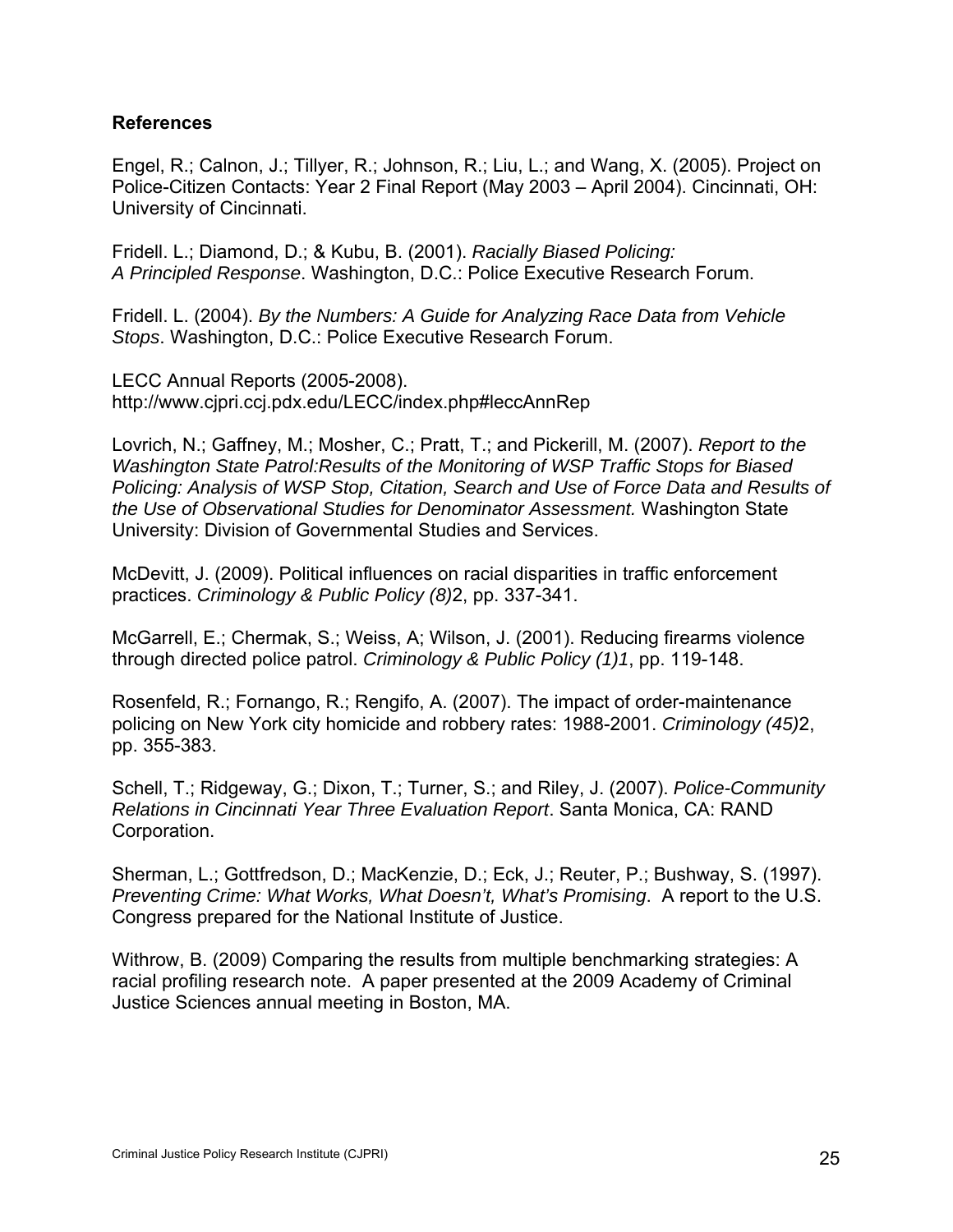# **APPENDIX A:**

# **Table 1. Census Population Benchmarking Example**

| <b>All Traffic Stops in Portland</b>                                    |               |                    |         |                                      |                                      |                                            |                                      |  |
|-------------------------------------------------------------------------|---------------|--------------------|---------|--------------------------------------|--------------------------------------|--------------------------------------------|--------------------------------------|--|
|                                                                         |               | <b>Population*</b> | Stops** | <b>Absolute</b><br><b>Difference</b> | <b>Relative</b><br><b>Difference</b> | Annual<br><b>Stop</b><br>Rate per<br>1,000 | <b>White</b><br>Rate<br><b>Ratio</b> |  |
| <b>ASIAN</b>                                                            | #             | 24,700             | 13,328  | $-1.3%$                              | $-22.0%$                             | 119.9                                      | 0.87                                 |  |
|                                                                         | $\%$          | $5.7\%$            | 4.4%    |                                      |                                      |                                            |                                      |  |
| <b>AFRICAN</b><br><b>AMERICAN</b>                                       | #             | 26,003             | 43,887  | 8.6%                                 | 144.0%                               | 375.1                                      | 2.73                                 |  |
|                                                                         | $\frac{0}{0}$ | $6.0\%$            | 14.6%   |                                      |                                      |                                            |                                      |  |
| <b>HISPANIC</b>                                                         | #             | 32,909             | 28,196  | 1.8%                                 | 23.9%                                | 190.4                                      | 1.38                                 |  |
|                                                                         | $\frac{0}{0}$ | 7.6%               | 9.4%    |                                      |                                      |                                            |                                      |  |
| <b>NATIVE</b>                                                           | #             | 4,799              | 891     | $-0.8%$                              | $-73.2%$                             | 41.3                                       | 0.30                                 |  |
| <b>AMERICAN</b>                                                         | $\frac{0}{0}$ | $1.1\%$            | 0.3%    |                                      |                                      |                                            |                                      |  |
| <b>WHITE</b>                                                            | #             | 345,821            | 214,074 | $-8.4%$                              | $-10.5%$                             | 137.6                                      |                                      |  |
|                                                                         | $\frac{0}{0}$ | 79.6%              | 71.3%   |                                      |                                      |                                            | <b>REF</b>                           |  |
| *Based on 2005 est. population 16+ ** Stops from 2004 through June 2008 |               |                    |         |                                      |                                      |                                            |                                      |  |

#### *Note: 21,856 (6.8%) stops with race coded as unknown/other excluded.*

*Limitations of census population benchmarking:* 

- May not be a good indicator of driving prevalence/frequency by race/ethnicity and cannot rule out differences in traffic law violations by race/ethnicity.
- Unable to rule out differential exposure to law enforcement as a source of disparity.
- Unable to assess internal differences in individual officer's rates of making stops.
- Usually cannot control for out of town drivers traveling through city and being stopped.
- Racial/ethnic distributions within a city may change rapidly over time and not be properly reflected in decennial census data. A disparity index can also be misleadingly high when a minority group is in low proportions in the stop and population benchmark.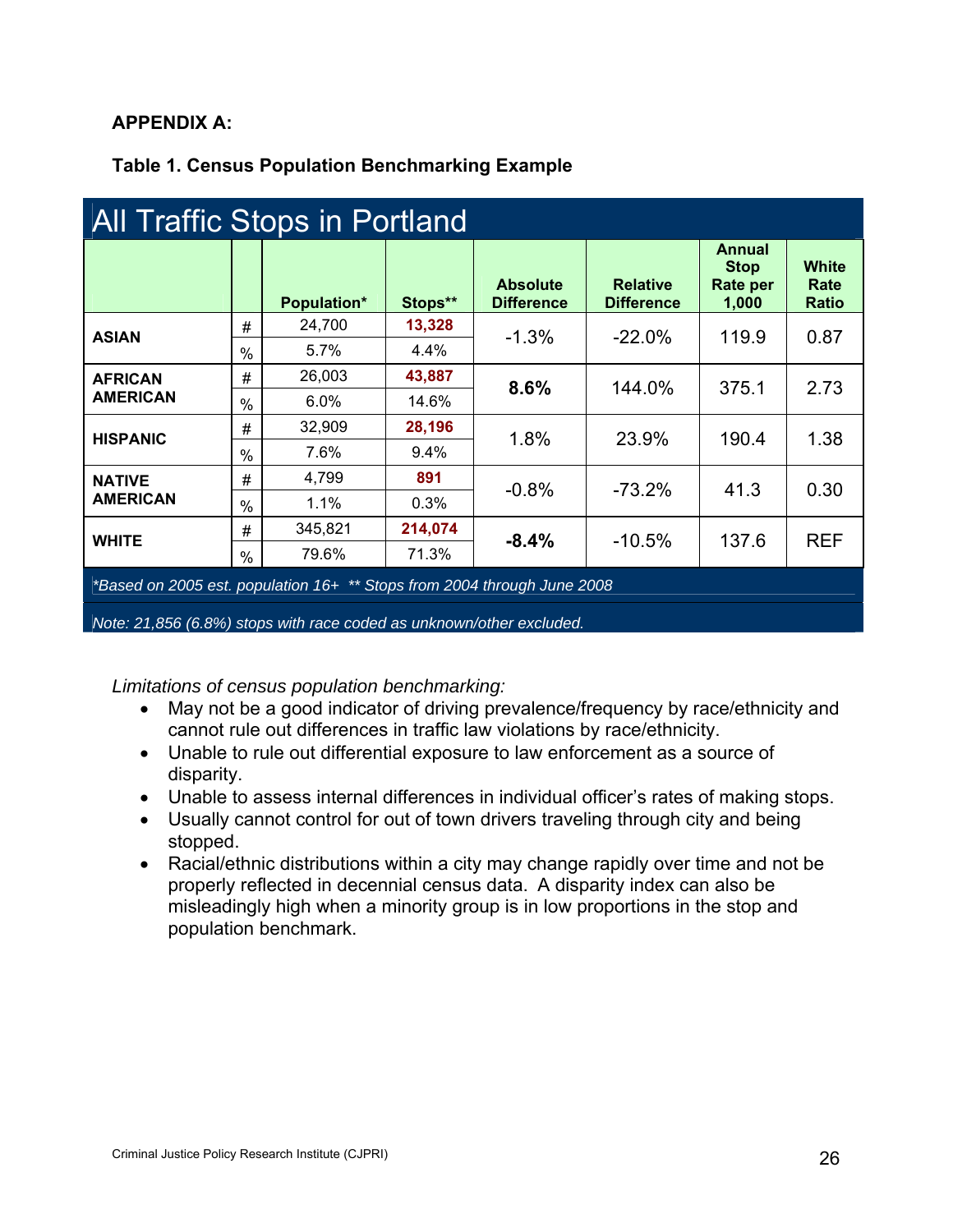| <b>Traffic Stops During Day and Night</b>             |               |                |                         |                                          |  |  |
|-------------------------------------------------------|---------------|----------------|-------------------------|------------------------------------------|--|--|
|                                                       |               | Daytime Stops* | <b>Nighttime Stops*</b> | Night-Day<br>Difference in %<br>of Stops |  |  |
| <b>ASIAN</b>                                          | #             | 4,433          | 8,895                   | 0.7%                                     |  |  |
|                                                       | $\%$          | 4.0%           | 4.7%                    |                                          |  |  |
| <b>AFRICAN AMERICAN</b>                               | #             | 11,453         | 32,434                  |                                          |  |  |
|                                                       | %             | 10.3%          | 17.2%                   | 6.9%                                     |  |  |
| <b>HISPANIC</b>                                       | #             | 10,505         | 17,691                  |                                          |  |  |
|                                                       | $\frac{0}{0}$ | 9.4%           | 9.4%                    | $-0.1%$                                  |  |  |
|                                                       | #             | 349            | 542                     |                                          |  |  |
| <b>NATIVE AMERICAN</b>                                | $\frac{0}{0}$ | 0.3%           | 0.3%                    | 0.0%                                     |  |  |
|                                                       | #             | 84,720         | 129,353                 |                                          |  |  |
| <b>WHITE</b>                                          | $\frac{0}{0}$ | 76.0%          | 68.5%                   | $-7.5%$                                  |  |  |
| * Stops from 2004 through June 2008                   |               |                |                         |                                          |  |  |
| Note: Stops with race codes as unknown/other excluded |               |                |                         |                                          |  |  |

# **Table 2. Daytime Versus Nighttime Stops Example**

*Limitations of daytime versus nighttime stops benchmarking:* 

- Unable to rule out differential exposure to law enforcement as a source of bias.
- Unable to assess internal differences in individual officer's rates of making stops
- Usually cannot control for out of town drivers traveling through city and being stopped.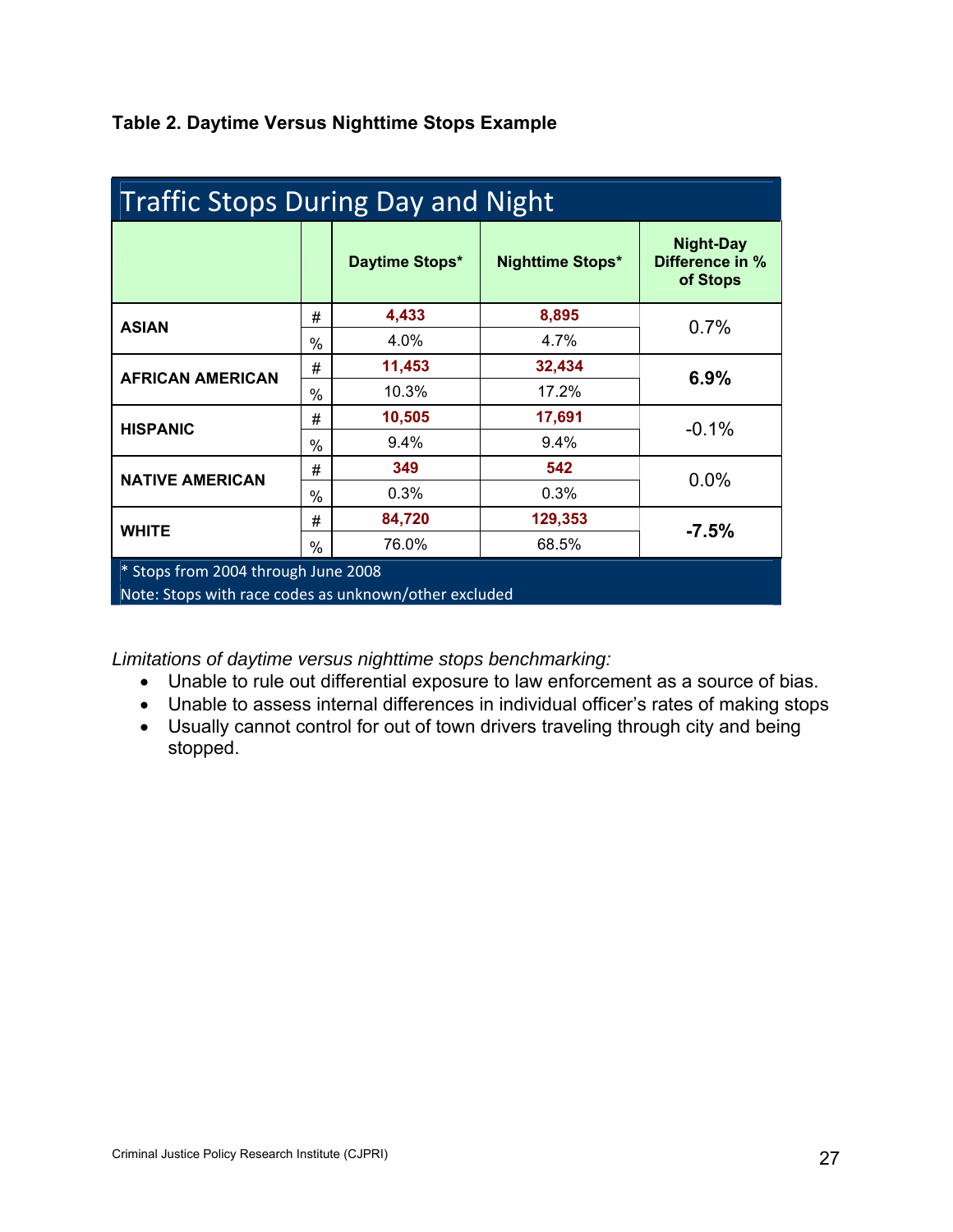| <b>Traffic Stops for Traffic Unit and Regular Patrol</b>                |               |                    |                                |                                                 |                                                      |  |  |
|-------------------------------------------------------------------------|---------------|--------------------|--------------------------------|-------------------------------------------------|------------------------------------------------------|--|--|
|                                                                         |               | <b>Population*</b> | <b>Traffic Unit</b><br>Stops** | <b>Regular</b><br><b>Patrol Unit</b><br>Stops** | <b>Patrol-Traffic</b><br>Unit %<br><b>Difference</b> |  |  |
| <b>ASIAN</b>                                                            | #             | 24,700             | 1,926                          | 11,326                                          | 0.5%                                                 |  |  |
|                                                                         | $\frac{0}{0}$ | 5.7%               | 4.0%                           | 4.5%                                            |                                                      |  |  |
| <b>AFRICAN AMERICAN</b>                                                 | #             | 26,003             | 3,072                          | 40,674                                          | 9.9%                                                 |  |  |
|                                                                         | $\frac{0}{0}$ | 6.0%               | 6.4%                           | 16.3%                                           |                                                      |  |  |
| <b>HISPANIC</b>                                                         | #             | 32,909             | 2,572                          | 25,308                                          | 4.8%                                                 |  |  |
|                                                                         | $\%$          | 7.6%               | 5.4%                           | 10.1%                                           |                                                      |  |  |
| <b>NATIVE AMERICAN</b>                                                  |               | 4,799              | 88                             | 798                                             | 0.1%                                                 |  |  |
|                                                                         |               | 1.1%               | 0.2%                           | 0.3%                                            |                                                      |  |  |
| <b>WHITE</b>                                                            | #             | 345,821            | 40,202                         | 171,438                                         | $-15.3%$                                             |  |  |
|                                                                         | $\%$          | 79.6%              | 84.0%                          | 68.7%                                           |                                                      |  |  |
| *Based on 2005 est. population 16+ ** Stops from 2004 through June 2008 |               |                    |                                |                                                 |                                                      |  |  |
| Note: Stops with race codes as unknown/other excluded (21,856 - 6.8%)   |               |                    |                                |                                                 |                                                      |  |  |

# **Table 3. Traffic Stops Versus Regular Patrol Stops Example**

*Limitations of traffic versus regular patrol unit benchmarking:* 

- If regular patrol stops are higher, the analysis is unable to rule out differential exposure to law enforcement as a source of disparity.
- The logic behind this benchmark may be more suitable for highway traffic enforcement as opposed to analysis for a large city.
- Unable to assess internal differences in individual officer's rates of making stops
- Usually cannot control for out of town drivers traveling through city and being stopped.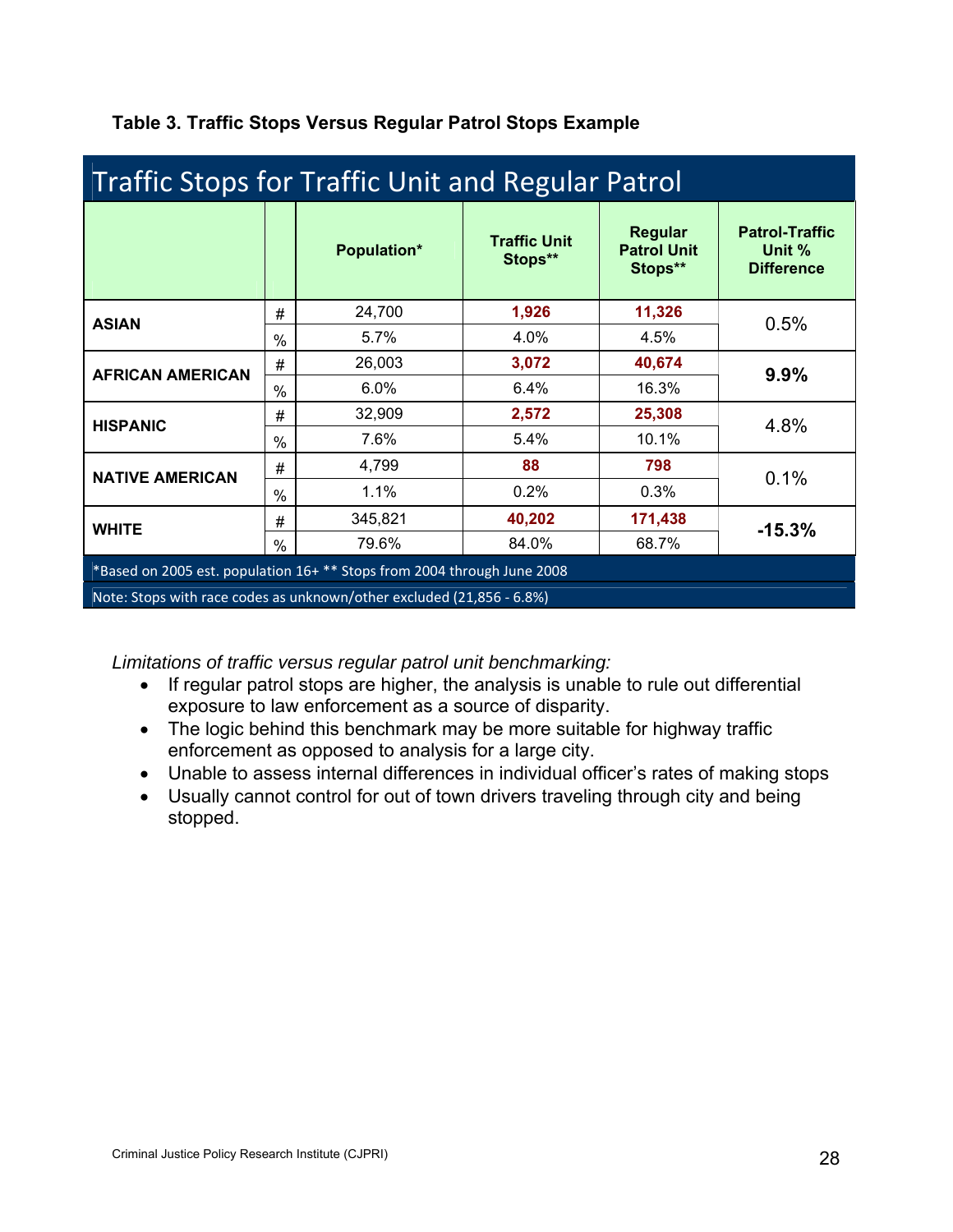| Neighborhood<br><b>Groups</b>                      | <b>Police</b><br><b>Service</b><br><b>Calls</b> | <b>Police</b><br><b>Service</b><br>Calls % | <b>Violent</b><br><b>Offenses</b><br>2002-2006 | <b>Violent</b><br><b>Offenses</b><br>2002-2006<br>$\%$ |         | Total Pop Total Pop % | <b>African</b><br><b>American</b><br><b>Pop</b> | <b>African</b><br><b>American</b><br>Pop % | <b>Total Reg.</b><br><b>Patrol</b><br><b>Traffic</b><br><b>Stops</b> | <b>Total Reg.</b><br><b>Patrol</b><br><b>Traffic</b><br><b>Stops %</b> | <b>African</b><br><b>American</b><br><b>Stops</b> | <b>African</b><br><b>American</b><br>Stops % |
|----------------------------------------------------|-------------------------------------------------|--------------------------------------------|------------------------------------------------|--------------------------------------------------------|---------|-----------------------|-------------------------------------------------|--------------------------------------------|----------------------------------------------------------------------|------------------------------------------------------------------------|---------------------------------------------------|----------------------------------------------|
| Very High Calls &<br>Violence (24<br>neighborhods) | 766,290                                         | 59.9%                                      | 10,666                                         | 64.7%                                                  | 237,206 | 45.4%                 | 18,615                                          | 55.4%                                      | 122,043                                                              | 59.2%                                                                  | 20,696                                            | 64.3%                                        |
| High Calls &<br>Violence(24<br>neighborhods)       | 309,449                                         | 24.2%                                      | 4,047                                          | 24.5%                                                  | 142,380 | 27.2%                 | 10,620                                          | 31.6%                                      | 48,229                                                               | 23.4%                                                                  | 8,137                                             | 25.3%                                        |
| Moderate Calls &<br>Violence (24<br>neighborhods)  | 163,278                                         | 12.8%                                      | 1,553                                          | 9.4%                                                   | 102,705 | 19.6%                 | 3,916                                           | 11.7%                                      | 29,253                                                               | 14.2%                                                                  | 3,049                                             | 9.5%                                         |
| Low Calls &<br>Violence (22<br>neighborhods)       | 40,469                                          | 3.2%                                       | 231                                            | 1.4%                                                   | 40,564  | 7.8%                  | 429                                             | 1.3%                                       | 6,558                                                                | 3.2%                                                                   | 285                                               | 0.9%                                         |
| TOTAL (94<br>neighborhods)                         | 1,279,486                                       |                                            | 16,497                                         |                                                        | 522,855 |                       | 33,581                                          |                                            | 206,083                                                              |                                                                        | 32,166                                            |                                              |

#### **Table 4. Testing for Differential Police Exposure Example**

Note: Calls for service = all citizen-initiated calls for police service and the neighborhood of origin for the call from 2004-2008. Violent offenses 2002-2006 by neighborhood are from the PPB website. Population data by neighborhood are from the 2000 Census. Regular patrol traffic stops by neighborhood are from January 2004 to June 2008.

*Limitations:* 

- Not necessarily a benchmark that can be tracked over time, but can provide a test to assess whether differential exposure to law enforcement is a possible source of stop rates differences.
- Unable to assess internal differences in individual officer's rates of making stops.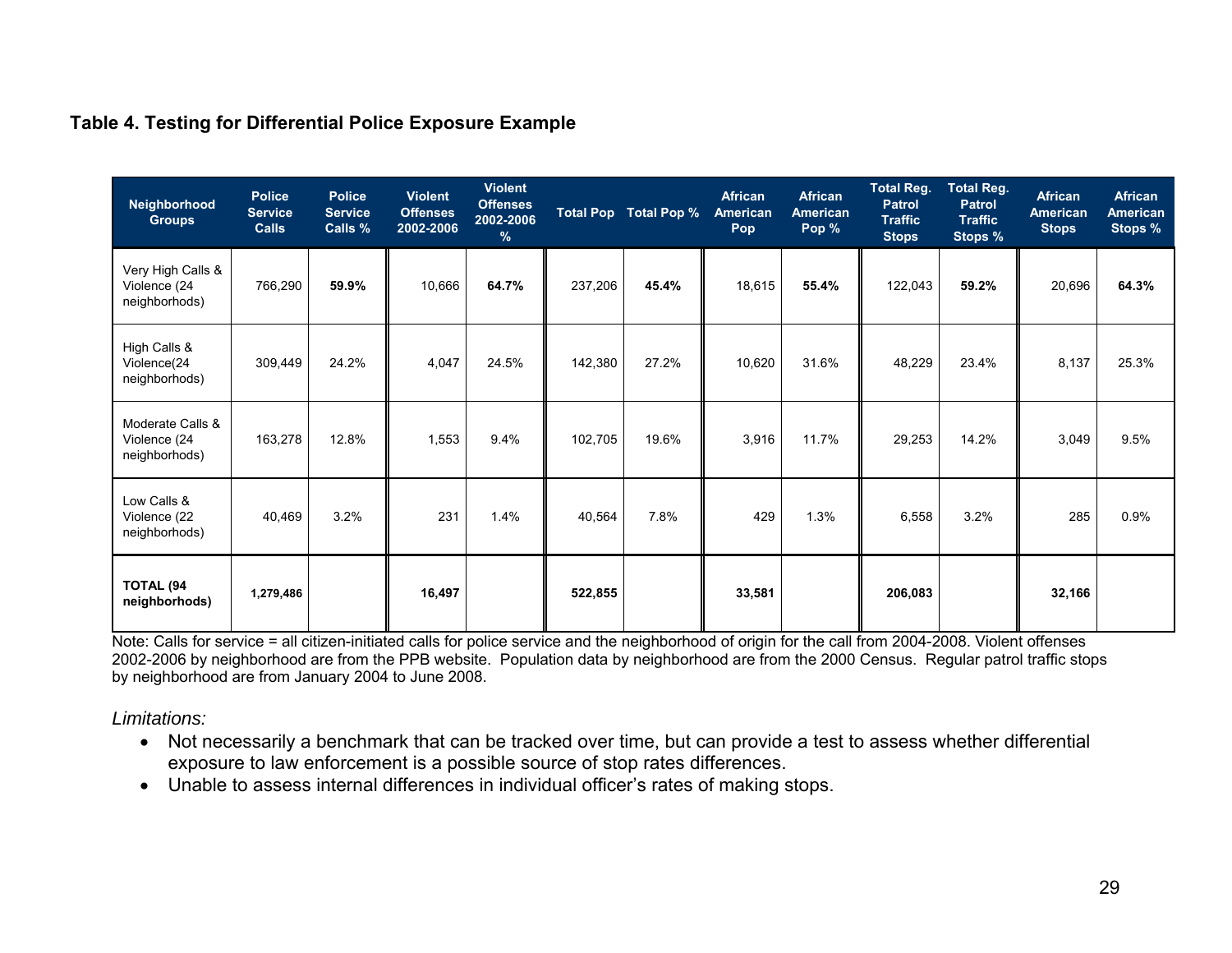| <b>Mulitvariate Analyses<sup>1</sup></b>    |                                                                   |          |                                                                                         |  |  |  |
|---------------------------------------------|-------------------------------------------------------------------|----------|-----------------------------------------------------------------------------------------|--|--|--|
|                                             | <b>Race Only</b><br>Full Model <sup>3</sup><br>Model <sup>2</sup> |          | <b>Relationship</b><br>difference when<br>controlling for other<br>factors <sup>4</sup> |  |  |  |
| <b>ASIAN</b>                                | $-43\%$                                                           | $-47\%$  | 4%                                                                                      |  |  |  |
| <b>AFRICAN AMERICAN</b>                     | 100%*                                                             | $89\%$ * | $-11%$                                                                                  |  |  |  |
| <b>HISPANIC</b>                             | $99\%$ *                                                          | $72\%$ * | $-27%$                                                                                  |  |  |  |
| <b>NATIVE AMERICAN</b>                      | 152%*                                                             | 148%*    | $-4%$                                                                                   |  |  |  |
| <b>Model Fit</b><br>(Adjusted Count $R^2$ ) | 0.000                                                             | 0.009    | 0.009                                                                                   |  |  |  |
| * $p<.05$                                   |                                                                   |          |                                                                                         |  |  |  |

 $1$  Multivariate models examine whether racial/minorities are significantly different from Whites in search experiences.

 $2$  Examines whether race/ethnicity, by itself, is a strong predictor of searches. The number presented is the % change in odds. For example, the odds of an Asian driver experiencing a search compared to Whites is 43% less.

 $3$  Examines whether race/ethnicity controlling for other factors predicts seaches. Other factors include: Male, Adult, Stopped at night, Stopped for Criminal or BOLO code, Precinct the stop was made in and the Neighborhood Economic Disadvantage of that area

 $4$  Examines how much controlling for other factors decreases impact of race in search decisions

*Limitations of multivariate analysis of search decision-making:* 

• Traffic stop and search data without a code for individual officers can be a challenge for assessing whether the findings suggest that any of the officers are engaging in racial profiling, regardless of whether or not some racial groups are found to be searched more than others. It is quite possible for an organization to have a very small percentage of their officers who consciously or unconsciously act upon racial biases and/or others that avoid enforcing the law with certain racial groups. These findings cannot be determined with aggregated stop data across hundreds of officers. However, these analyses are very valuable for assessing the overall relationship of race to being searched and how race may be interacting with other stop and geographic characteristics that help to explain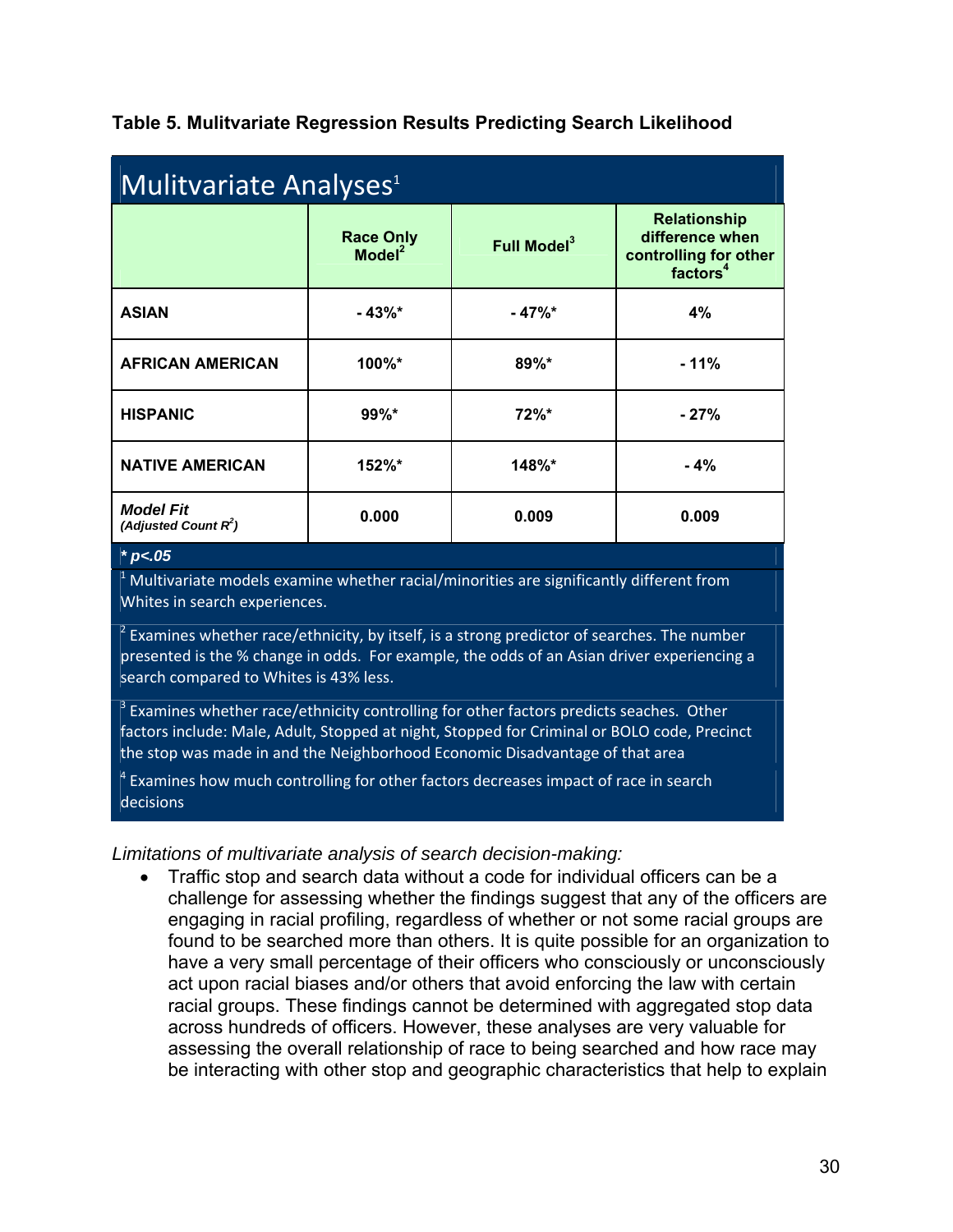disparities. This information may be valuable to police departments for their evaluation of policy, policing strategies, and communication with the community.

- The analyses are limited to the variables that are collected on traffic stops and searches. Important variables related to search decision making are likely always missing from these analyses, which limits what information can be gained. It is also important for the analyst to be able to determine non-discretionary searches from discretionary searches.
- These types of analyses rely on complete data so cases with missing data cannot be included in the analyses. However, one can analyze the cases that are missing to help determine whether or not there are any important differences between the cases with missing data and the rest of the cases. This was done with the PPB data before conducting the analyses above and no apparent differences between these two groups were found.
- Analysis and interpretation is complex so consulting with someone outside of the agency may be necessary.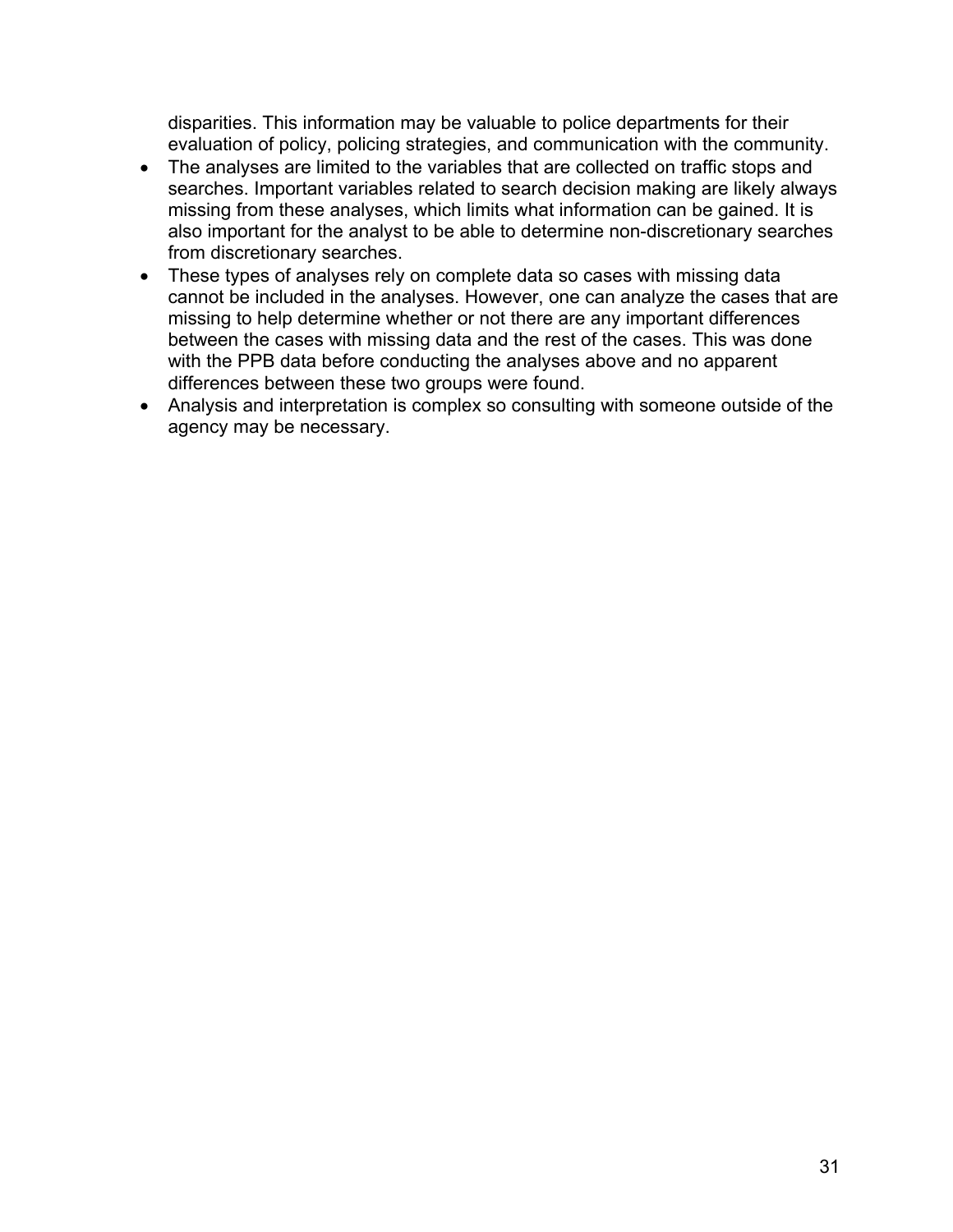# **Appendix B: LECC Minimum Recommended Traffic Stop Data Points Form**

| <b>Traffic Stop Reporting Form</b>                          | FORM#<br>005896                                                                                           |                                                           |  |  |  |  |  |  |
|-------------------------------------------------------------|-----------------------------------------------------------------------------------------------------------|-----------------------------------------------------------|--|--|--|--|--|--|
| <b>STOP INFORMATION</b>                                     |                                                                                                           |                                                           |  |  |  |  |  |  |
| DATE OF STOP (MM/DD/YY)                                     |                                                                                                           |                                                           |  |  |  |  |  |  |
|                                                             |                                                                                                           |                                                           |  |  |  |  |  |  |
|                                                             | INITIAL REASON FOR STOP (V ONE - 1 <sup>8T</sup> VIOLATION/ACTION THAT BROUGHT VEHICLE TO YOUR ATTENTION) |                                                           |  |  |  |  |  |  |
|                                                             | Major Moving Violation (Speeding ≥ 10mph, running red light, DUI, reckless driving)                       |                                                           |  |  |  |  |  |  |
| Minor Moving Violation<br>зL                                | Equipment Violation                                                                                       | License Violation<br><b>O</b> ther Reason                 |  |  |  |  |  |  |
| MOST SERIOUS ACTION TAKEN WITH DRIVER (√ ONE)               |                                                                                                           |                                                           |  |  |  |  |  |  |
| None<br>Warning                                             | Arrested $\rightarrow$<br>Citation                                                                        |                                                           |  |  |  |  |  |  |
| <b>VEHICLE/DRIVER INFORMATION</b>                           |                                                                                                           |                                                           |  |  |  |  |  |  |
| DRIVER AGE (√ ONE)                                          | DRIVER GENDER (√ ONE)                                                                                     |                                                           |  |  |  |  |  |  |
| 16 to 24<br>k16<br>l25+                                     | Male<br>Female                                                                                            |                                                           |  |  |  |  |  |  |
| DRIVER RACE/ETHNICITY (√ ONE - BASED ON VISUAL OBSERVATION) |                                                                                                           |                                                           |  |  |  |  |  |  |
| Black/AA<br><b>White</b>                                    | Hispanic<br>Asian                                                                                         | Am. Indian/Alaskan<br>Other                               |  |  |  |  |  |  |
| <b>SEARCHES</b>                                             | (exclude incident to arrest searches and vehicle inventories)                                             |                                                           |  |  |  |  |  |  |
| WAS ANY SEARCH PERFORMED                                    | INITIAL AUTHORITY FOR SEARCH (V ONE)                                                                      |                                                           |  |  |  |  |  |  |
| <b>BASED ON CONSENT. PROBABLE</b>                           | Consent                                                                                                   |                                                           |  |  |  |  |  |  |
| CAUSE, PLAIN VIEW, OR A WEAPON<br>"PAT DOWN"?               | <b>Probable Cause</b>                                                                                     |                                                           |  |  |  |  |  |  |
| Yes $\rightarrow$<br>INo                                    | <b>Plain View</b>                                                                                         |                                                           |  |  |  |  |  |  |
|                                                             | Weapon "pat"                                                                                              |                                                           |  |  |  |  |  |  |
|                                                             | CONTRABAND FOUND AS<br><b>RESULT OF SEARCH?</b>                                                           | CONTRABAND FOUND DURING THIS SEARCH<br>(V ALL THAT APPLY) |  |  |  |  |  |  |
|                                                             | tol No                                                                                                    | Stolen Property<br>Drugs                                  |  |  |  |  |  |  |
|                                                             | $Yes \rightarrow$                                                                                         | Alcohol<br>Weapon(s)                                      |  |  |  |  |  |  |
|                                                             |                                                                                                           | Other<br>Currency                                         |  |  |  |  |  |  |
|                                                             |                                                                                                           |                                                           |  |  |  |  |  |  |
|                                                             |                                                                                                           |                                                           |  |  |  |  |  |  |